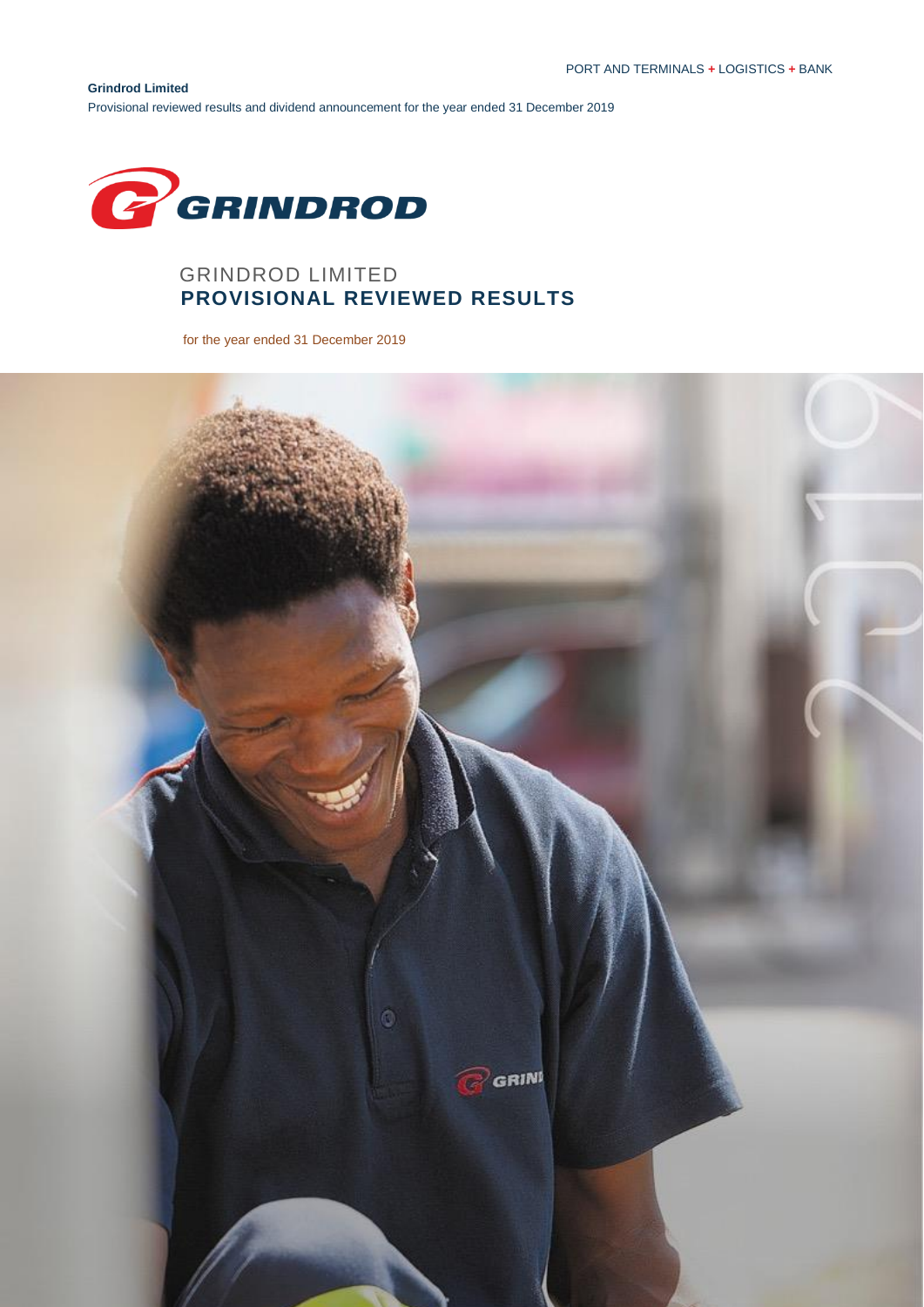Provisional reviewed results and dividend announcement for the year ended 31 December 2019

# OPERATIONAL HIGHLIGHTS

- Record volumes of over 21 million tonnes at Maputo Port, up 8% on 2018
- Matola Terminal reached a record 81% capacity utilisation
- Expanded container handling facilities to 600 000m<sup>2</sup> total capacity
- Positioning Grindrod for liquefied gas opportunities in Northern Mozambique
- Executed on the Balama and Malawi logistics corridor to Nacala
- Bank deposits grew despite challenging economic environment

# FINANCIAL HIGHLIGHTS

- Revenue growth of 12% to R3 873 million (2018: R3 467 million)
- EBITDA grew 18% to R1 029 million (2018: R871 million)
- Headline earnings of R525 million (2018: R480 million), up 9% on 2018
- Final dividend per share of 14.2 cents per share, total 19.2 cents (2018: 14.6 cents per share)
- Nil net debt to equity (2018: 4% net cash)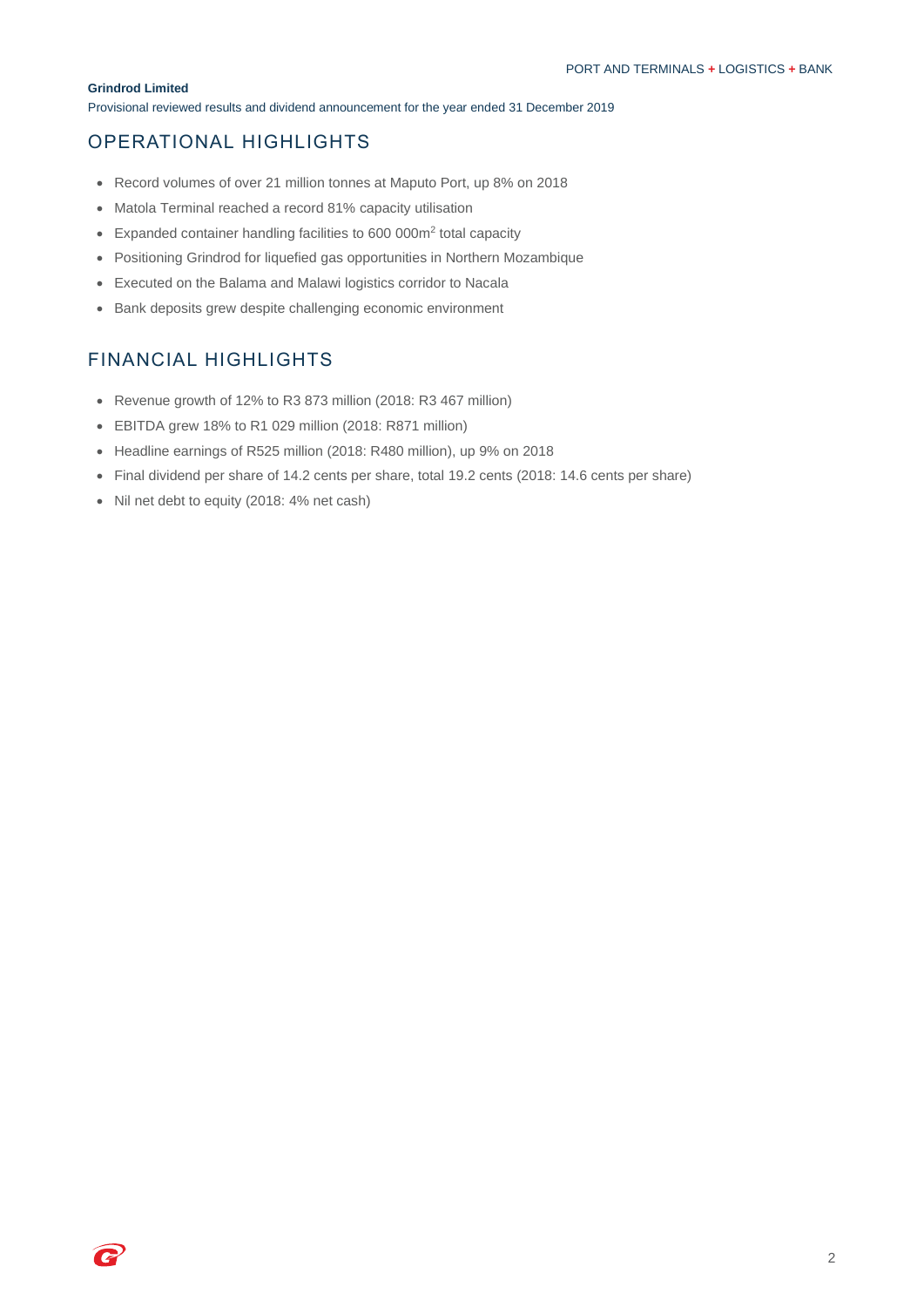Provisional reviewed results and dividend announcement for the year ended 31 December 2019

## BUSINESS REVIEW

As part of the business strategy process, Grindrod performed a detailed assessment of its capabilities against external drivers and customer requirements. Port and Terminals and Logistics increased the focus on bulk and container corridors with emphasis on integrated service offerings and investments in key trade corridors. The Bank strengthened its traditional banking service offering, growing in the SME and property markets developing service solutions for the fin tech market.

Headlines earnings from continuing businesses grew by 9% to R525.2 million (2018: R480.2 million). Earnings improved from a loss of R20.3 million in 2018 to R299.9 million.

Port and Terminals reported solid results, mainly due to strong volume performance. Headline earnings grew by 121% to R308.3 million (2018: R139.8 million). Overall Logistics headline earnings of R174.0 million (2018: 49.9 million) improved on prior year, with strong performance achieved by the Intermodal and Seafreight businesses in a challenging market.

### **Port and Terminals**

Maputo Port handled a record volume of 21.0 million tonnes (2018: 19.6 million tonnes), an 8% growth, underpinned by increases in chrome, magnetite and container throughput. Projects to refurbish berths, enhance terminal and loading capability, and an extend of the chrome and ferrochrome handling area are nearing completion.

Terminals recorded robust performance with Matola Terminal (TCM) achieving record volumes of 5.9 million tonnes (2018: 5.2 million tonnes). TCM secured its long-term capacity utilisation by concluding a five-year magnetite-handling contract. Activities aimed at improving facility efficiencies in Richards Bay and diversifying into non-fossil fuel commodities are progressing.

### **Logistics**

Seafreight and Intermodal Logistics businesses benefited from the combination of business activities under a streamlined reporting structure, which facilitated integrated service offerings. The business expanded its footprint nationally in Johannesburg, Durban, Cape Town and Port Elizabeth to 600 000m2 to accommodate increased demand.

In Northern Mozambique, Grindrod continues to pursue expansion opportunities following its success in establishing infrastructure to transport graphite flake from Balama to the port of Nacala. Expansion initiatives being developed include the provision of a two-way logistics solutions between Nacala and Malawi, the development of road- and port-related facilities at the Port of Pemba, north of Nacala, and establishing a presence in Palma, the closest port to the LNG exploration activities in the far north of Mozambique.

Röhlig-Grindrod, clearing and forwarding business, reported a substantial increase in earnings on improved efficiencies. Warehouse utilisation continues to improve.

Sturrock Grindrod Maritime, ships agency business, reported a strong performance in its Far East, Australia and Southern Africa business. It continued to extend the agency service offering with the integration of marine technology and engineering.

The Beitbridge-to-Bulawayo concession-holder, NLPI, was negatively affected by the widening discrepancy between US dollar expenditure and Zimbabwe-dollar income. The rolling stock has been complemented by the 24 locomotives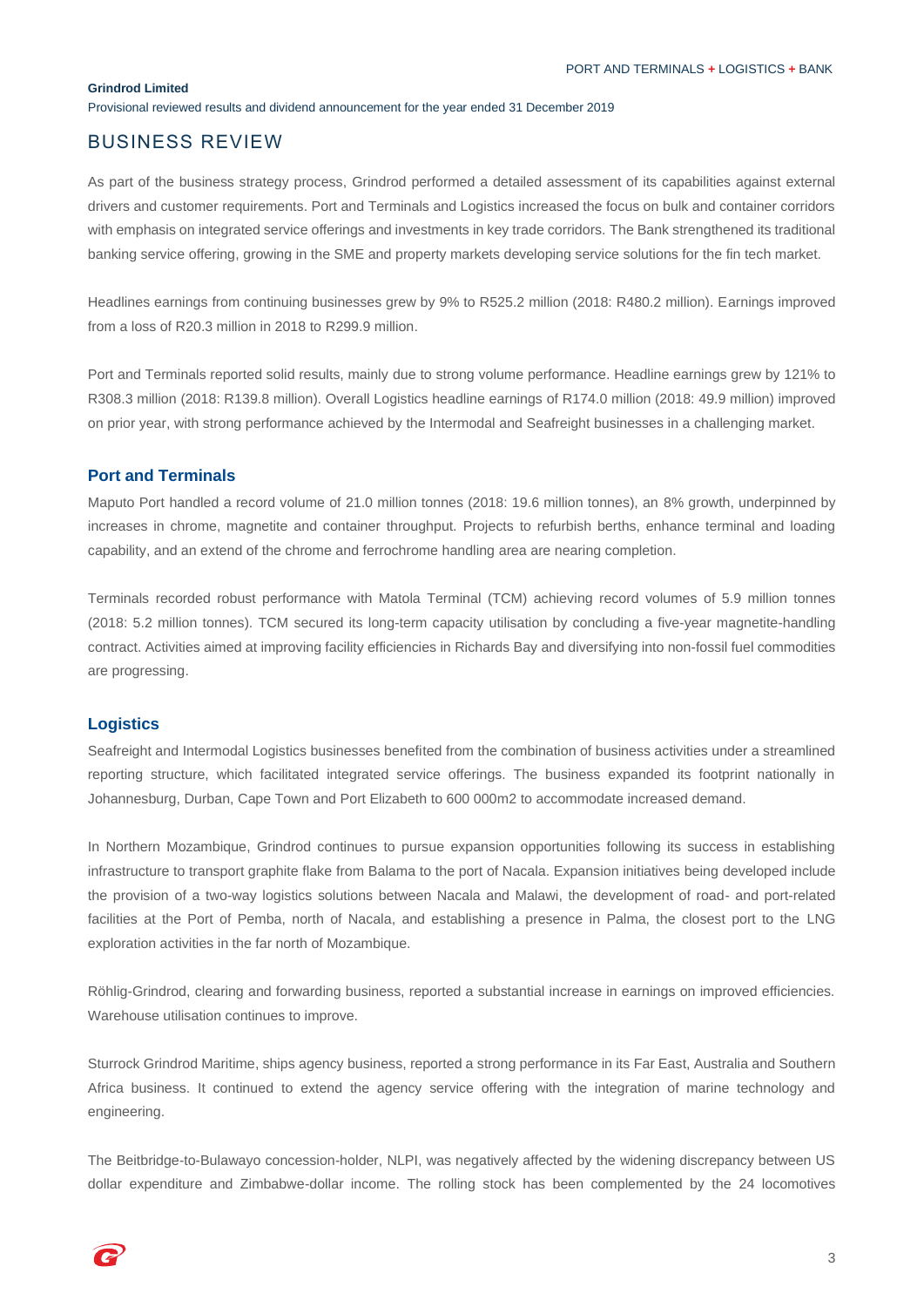#### Provisional reviewed results and dividend announcement for the year ended 31 December 2019

recovered from Sierra Leone. Four locomotives were sold and ten remain in Sierra Leone. The leasing business had a good year with high deployment ratios and profitability.

Road transportation businesses retained substantial fuel transportation and auto carrier contracts and are working on operational efficiencies to deliver positive results. Relocation of auto storage facilities from south of Durban to a strategic location on the N3 highway at Camperdown will conclude in the second quarter of this year.

## **Bank**

Grindrod Bank enhanced independence of its board and added new executives as part of its focus on improved governance and transformation. The established niche-business model and resilient historic financial performance were the main drivers in achieving an improved credit rating from Global Credit Rating Company. Treasury grew its deposit base, Capital Markets achieved solid results and Corporate Finance reported modest, but stable, returns in the subdued market. Retail continued its focus to grow the division through adopting specialised service solutions in the platform banking segment.

### **Sustainability, risk and opportunities**

Safety of employees, contractors and visitors is crucial. This is managed through dedicated divisional SHERQ committees, reporting to the social and ethics committees of Grindrod Limited and Grindrod Bank. The addition of safety-enhancing features in trucks was prompted in part by a concerning increase in non-reportable pedestrian fatalities along the 500km road corridor between the Balama Mine and Nacala. Along this route, proactive safety management includes engaging with traffic authorities and the communities to teach children road safety.

Employee development is managed at business-unit level to achieve transformation and B-BBEE targets through recruitment, skills and talent management, retention initiatives, performance management and employee relations, aligned with the divisional business strategy and employment equity commitments. The participation of select employees in management development programmes run by the University of Stellenbosch Business School is yielding positive results.

Work is continuing to reduce Grindrod's impact on the environment. Grindrod's climate-change and environmental Vision 2020 policy has been updated to guide the company towards 2025 with updated targets and metrics, based on the methodology recommended by the Task Force on Climate-related Financial Disclosure.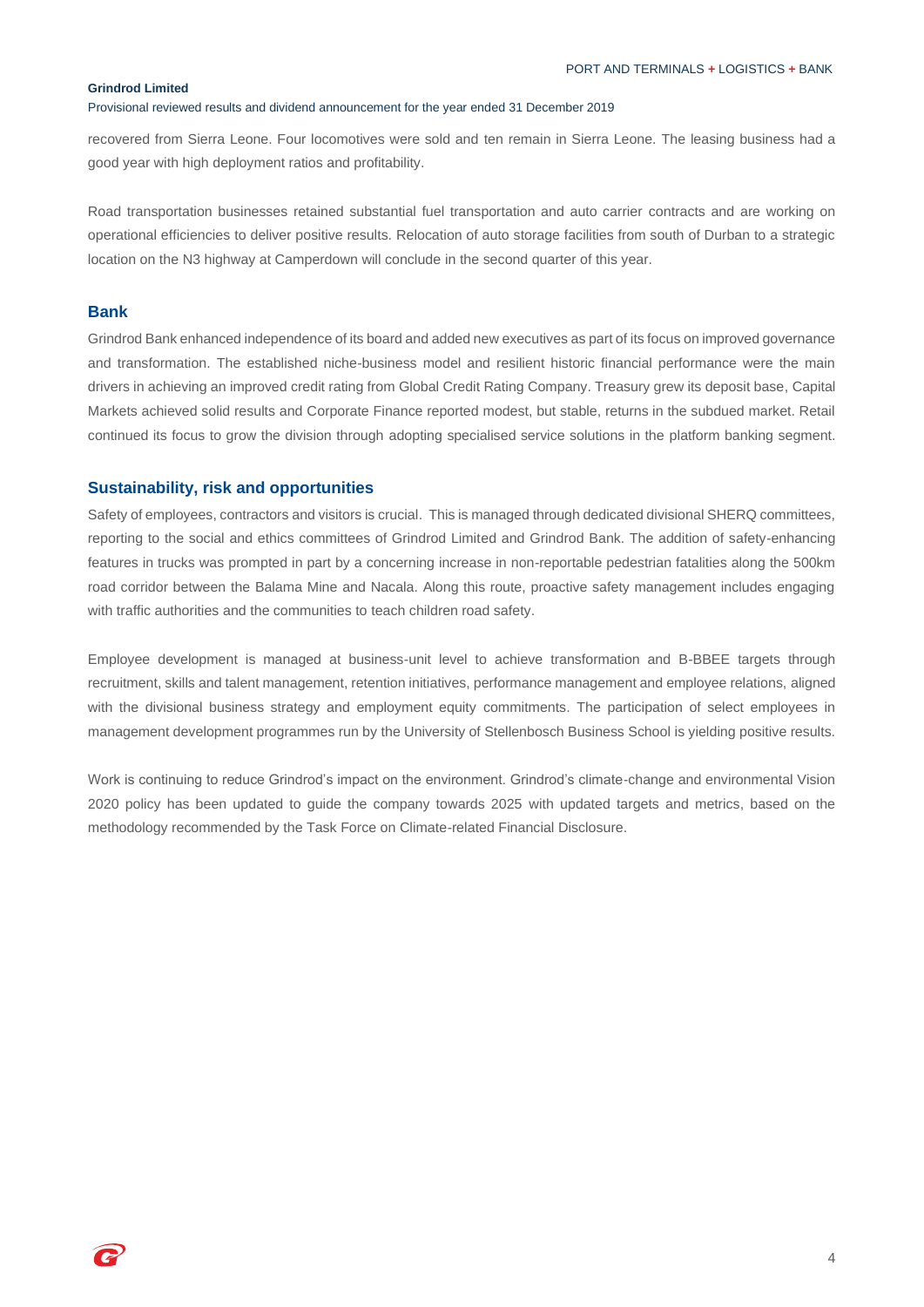Provisional reviewed results and dividend announcement for the year ended 31 December 2019

# CONDENSED CONSOLIDATED INCOME STATEMENT

## for the year ended 31 December 2019

|                                                                      | <b>Reviewed</b><br><b>31 December</b><br>2019<br><b>R000</b> | Reviewed<br>31 December<br>2018<br>R000* |
|----------------------------------------------------------------------|--------------------------------------------------------------|------------------------------------------|
| <b>Continuing operations</b>                                         |                                                              |                                          |
| Revenue                                                              | 3873058                                                      | 3 466 579                                |
| Trading profit                                                       | 1 028 573                                                    | 871 489                                  |
| Depreciation and amortisation                                        | (501468)                                                     | (462 158)                                |
| Operating profit before interest and taxation                        | 527 105                                                      | 409 331                                  |
| Non-trading items                                                    | (97353)                                                      | (482 560)                                |
| Interest received                                                    | 157 343                                                      | 246 420                                  |
| Interest paid                                                        | (299 201)                                                    | (150596)                                 |
| Profit before share of joint venture and associate companies' profit | 287 894                                                      | 22 5 9 5                                 |
| Share of joint venture companies' profit after taxation              | 58 635                                                       | 203 616                                  |
| Share of associate companies' profit after taxation                  | 9715                                                         | 8 0 0 5                                  |
| Profit before taxation                                               | 356 244                                                      | 234 216                                  |
| Taxation                                                             | 9 1 1 4                                                      | (180 410)                                |
| Profit for the year from continuing operations                       | 365 358                                                      | 53 806                                   |
| <b>Discontinued operations</b>                                       |                                                              |                                          |
| (Loss) / profit after taxation from discontinued operations          | (707534)                                                     | 2893165                                  |
| (Loss) / profit for the year                                         | (342 176)                                                    | 2 946 971                                |
| Attributable to:                                                     |                                                              |                                          |
| Ordinary shareholders                                                | (407659)                                                     | 2 872 906                                |
| From continuing operations                                           | 299 875                                                      | (20 259)                                 |
| From discontinued operations                                         | (707534)                                                     | 2 893 165                                |
| Preference shareholders                                              | 66 044                                                       | 65 682                                   |
| Owners of the parent                                                 | (341615)                                                     | 2 938 588                                |
| Non-controlling interests                                            | (561)                                                        | 8 3 8 2                                  |
| From continuing operations                                           | (561)                                                        | 8 3 8 2                                  |
|                                                                      | (342 176)                                                    | 2 946 971                                |

\* Represented for the impact of IFRS 5 Non-Current Assets Held for Sale and Discontinued Operations and restated for IFRS 10 Consolidated Financial Statements and IFRS 16 Leases. Refer to basis of preparation.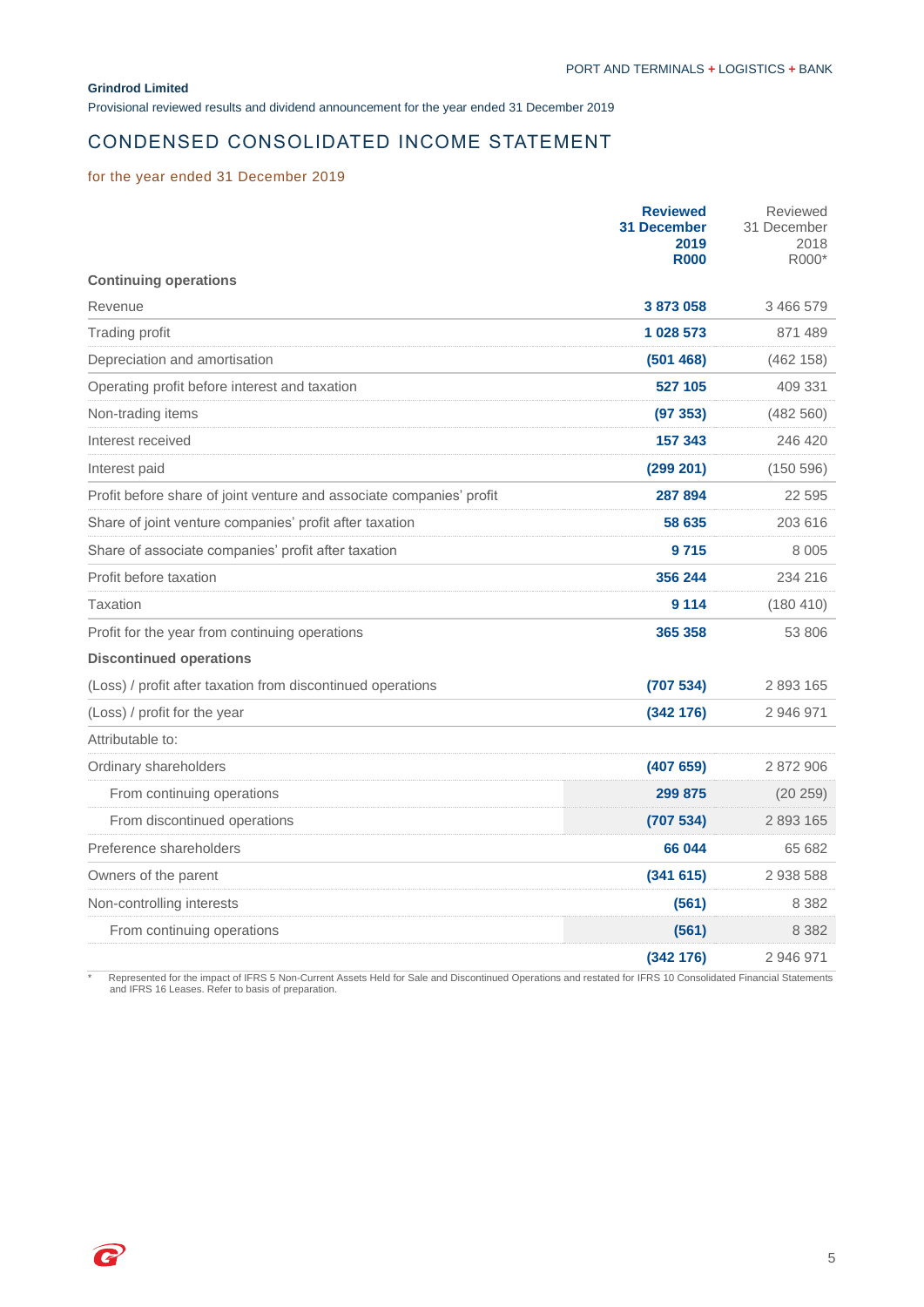Provisional reviewed results and dividend announcement for the year ended 31 December 2019

# CONDENSED CONSOLIDATED INCOME STATEMENT (CONTINUED)

## for the year ended 31 December 2019

|                                     |         | <b>Reviewed</b><br>31 December<br>2019<br><b>R000</b> | Reviewed<br>31 December<br>2018<br>R000* |
|-------------------------------------|---------|-------------------------------------------------------|------------------------------------------|
| Basic earnings / (loss) per share:  | (cents) |                                                       |                                          |
| From continuing operations          |         | 44.1                                                  | (2.7)                                    |
| From discontinued operations*       |         | (104.0)                                               | 384.8                                    |
| Total                               |         | (59.9)                                                | 382.1                                    |
| Diluted earnings / (loss) per share | (cents) |                                                       |                                          |
| From continuing operations          |         | 44.0                                                  | (2.7)                                    |
| From discontinued operations        |         | (104.0)                                               | 382.2                                    |
| Total                               |         | (60.0)                                                | 379.5                                    |

Represented for the impact of IFRS 5 Non-Current Assets Held for Sale and Discontinued Operations and restated for IFRS 10 Consolidated Financial Statements and IFRS 16 Leases. Refer to basis of preparation.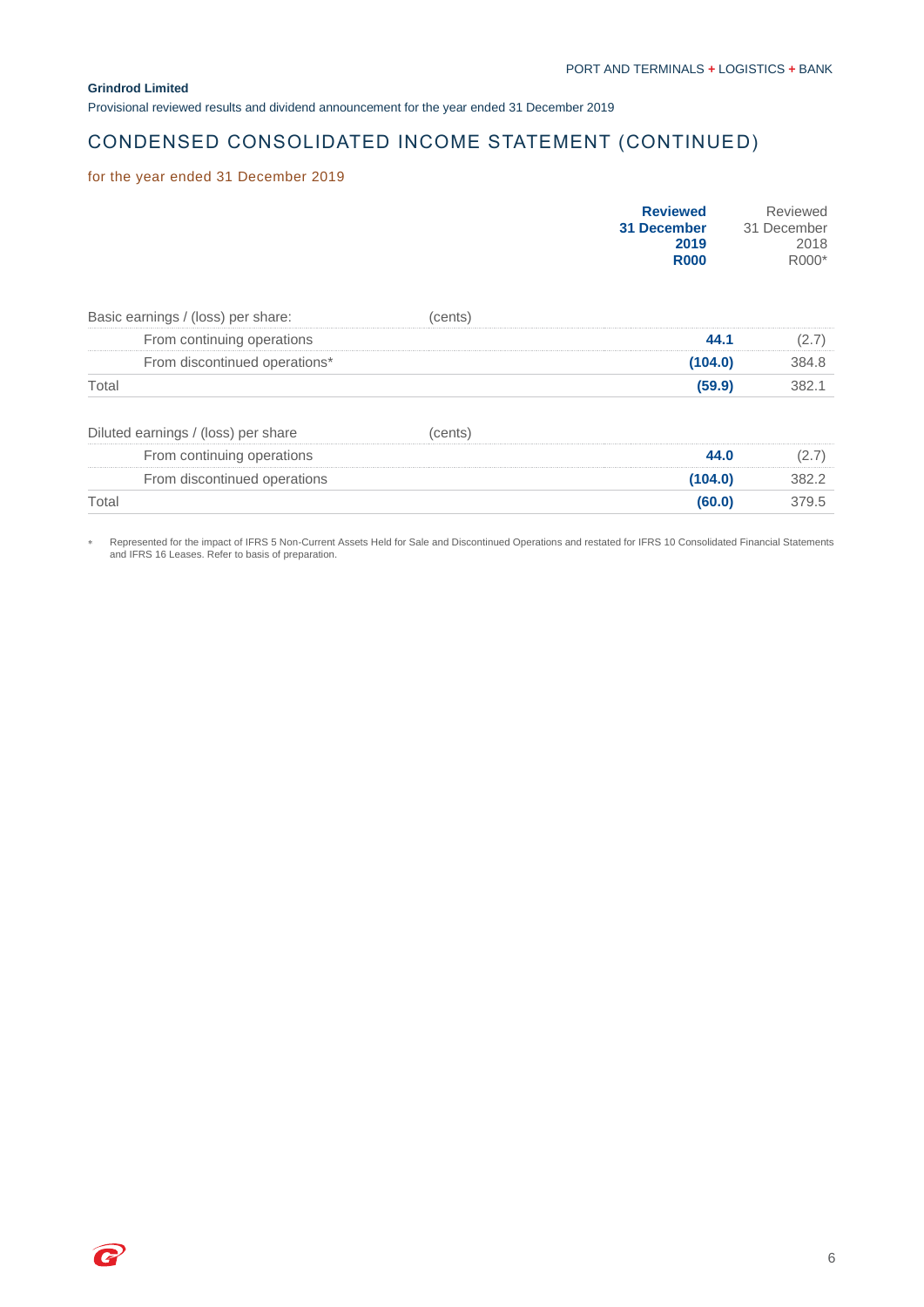Provisional reviewed results and dividend announcement for the year ended 31 December 2019

# HEADLINE EARNINGS RECONCILIATION

## for the year ended 31 December 2019

|                                                                                                         |                   | <b>Reviewed</b><br><b>31 December</b><br>2019<br><b>R000</b> | Reviewed<br>31 December<br>2018<br>R000* |
|---------------------------------------------------------------------------------------------------------|-------------------|--------------------------------------------------------------|------------------------------------------|
| <b>Reconciliation of headline earnings</b>                                                              |                   |                                                              |                                          |
| (Loss) / profit attributable to ordinary shareholders                                                   |                   | (407659)                                                     | 2 872 906                                |
| Adjusted for:                                                                                           |                   | 462 952                                                      | (2082215)                                |
| Impairment of intangibles, property, terminals, machinery, vehicles and equipment                       |                   | 37 606                                                       | 585 813                                  |
| Net loss / (profit) on disposal of investments                                                          |                   | 39 759                                                       | (7900)                                   |
| Net profit on disposal of plant, terminals, machinery, vehicles and equipment                           |                   | (2 276)                                                      | (75849)                                  |
| Gain on bargain purchase                                                                                |                   |                                                              | (17357)                                  |
| Foreign currency translation reserve release                                                            |                   | (1281)                                                       | (173)                                    |
| Joint ventures and associates:                                                                          |                   |                                                              |                                          |
| Net gain on disposal of plant and equipment                                                             |                   | (2964)                                                       | (2758)                                   |
| Impairment of intangibles, vehicles and equipment                                                       |                   | 7 5 5 7                                                      |                                          |
| Impairment of investments                                                                               |                   | 156 092                                                      |                                          |
| Discontinued operations:                                                                                |                   |                                                              |                                          |
| Net disposal of investments                                                                             |                   | (453)                                                        | (188593)                                 |
| Impairments of ships, intangibles, vehicles and equipment                                               |                   | 30                                                           | 28 486                                   |
| Loss on re-measurement to fair value less costs to sell                                                 |                   | 238 000                                                      | 411 488                                  |
| Foreign currency translation reserve release                                                            |                   | 455                                                          | (2830332)                                |
| Impairment of goodwill                                                                                  |                   |                                                              | 832                                      |
| Reversal of impairment of investment                                                                    |                   |                                                              | (2675)                                   |
| Net loss on disposal of plant and equipment                                                             |                   | (359)                                                        | (1919)                                   |
| Total taxation effects of adjustments                                                                   |                   | (9 214)                                                      | 18722                                    |
| <b>Headline earnings</b>                                                                                |                   | 55 293                                                       | 790 691                                  |
| Continuing operations                                                                                   |                   | 525 154                                                      | 480 239                                  |
| Discontinued operations                                                                                 |                   | (469 861)                                                    | 310 452                                  |
| Ordinary share performance                                                                              |                   |                                                              |                                          |
| Number of shares in issue less treasury shares*                                                         | (000s)            | 680 284                                                      | 680 268                                  |
| Weighted average number of shares (basic)                                                               | (000s)            | 680 442                                                      | 751 877                                  |
| Diluted weighted average number of shares<br>Headline earnings per share from continuing<br>operations: | (000s)<br>(cents) | 681 304                                                      | 756 902                                  |
| <b>Basic</b>                                                                                            |                   | 77.2                                                         | 63.9                                     |
| <b>Diluted</b>                                                                                          |                   | 77.1                                                         | 63.5                                     |
| Headline (loss) / earnings per share<br>from discontinued operations                                    |                   | (69.1)                                                       | 41.3                                     |
| Dividends per share - interim                                                                           | (cents)           | 5.0                                                          |                                          |
| Dividends per share - final                                                                             | (cents)           | 14.2                                                         | 14.6                                     |
| Dividend cover (headline)**                                                                             | (times)           | 4.0                                                          | 4.0                                      |

\* In the prior year, 8.7 million shares were bought back and 64.0 million shares treated as treasury shares following consolidation of the B-BBEE consortium entity.<br>\*\* In 2018, dividend cover was based on second-half earni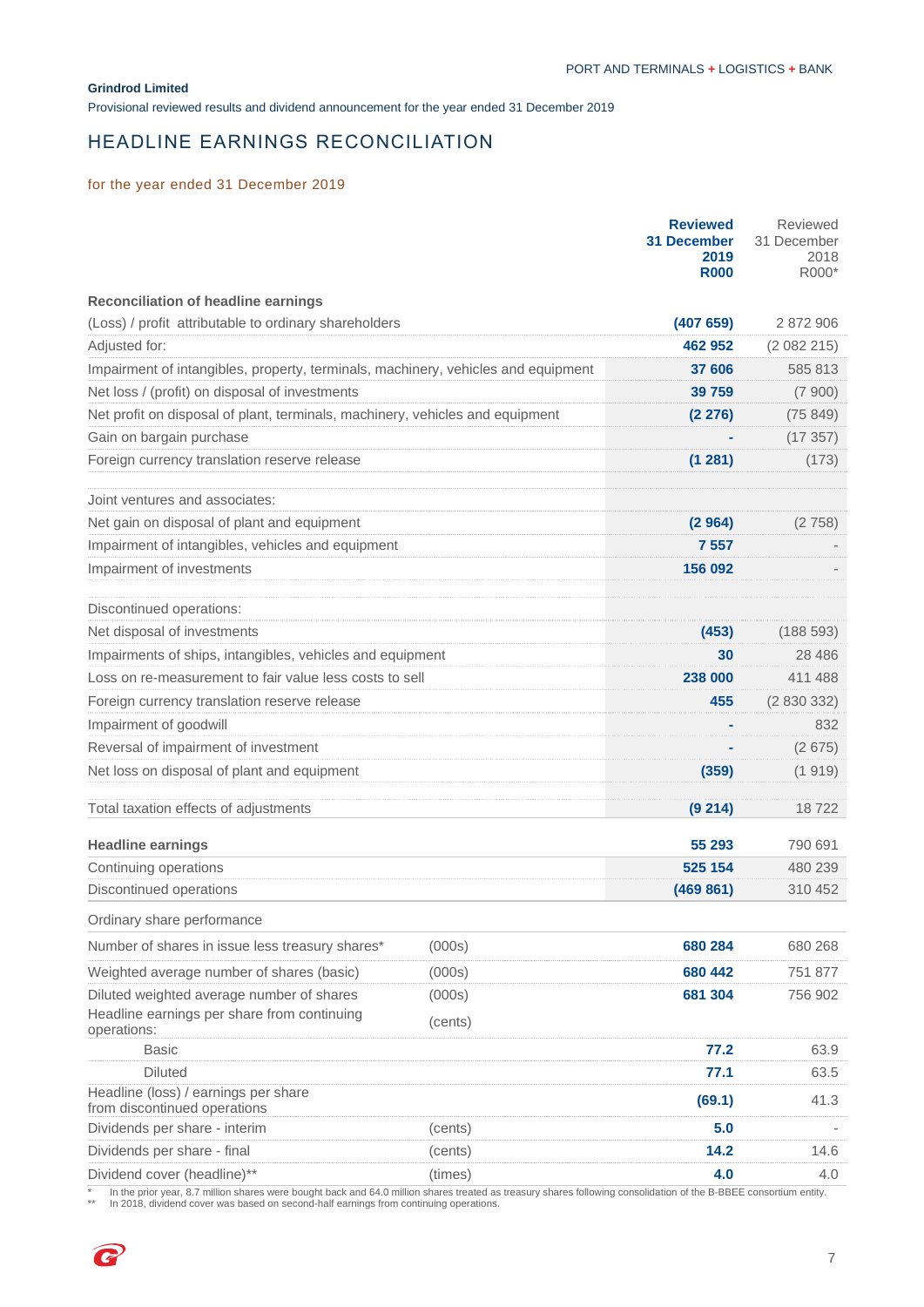Provisional reviewed results and dividend announcement for the year ended 31 December 2019

# CONDENSED CONSOLIDATED STATEMENT OF OTHER COMPREHENSIVE INCOME

### for the year ended 31 December 2019

|                                                                         | <b>Reviewed</b><br><b>31 December</b><br>2019<br><b>R000</b> | Reviewed<br>31 December<br>2018<br>R000* |
|-------------------------------------------------------------------------|--------------------------------------------------------------|------------------------------------------|
| (Loss) / profit for the year                                            | (342 176)                                                    | 2 946 971                                |
| Other comprehensive (loss) / income:                                    |                                                              |                                          |
| Items that may be reclassified subsequently<br>to profit or loss        |                                                              |                                          |
| Exchange differences on translating foreign operations                  | (83 031)                                                     | 855 396                                  |
| Net movement in cash flow hedges                                        | ۰                                                            | 186                                      |
| Items that will not be subsequently reclassified<br>to profit or loss   |                                                              |                                          |
| Actuarial (losses) / gains**                                            | (10327)                                                      | (17850)                                  |
| Fair value gain / (loss) arising on available-for-sale<br>instruments** | 4 7 7 3                                                      | 1755                                     |
| Total comprehensive (loss) / income for the year                        | (430 761)                                                    | 3786457                                  |
| Total comprehensive (loss) / income attributable to:                    |                                                              |                                          |
| Owners of the parent                                                    | (428 852)                                                    | 3776104                                  |
| Non-controlling interests                                               | (1909)                                                       | 10 353                                   |
|                                                                         | (430 761)                                                    | 3786457                                  |

Represented for the impact of IFRS 5 Non-Current Assets Held for Sale and Discontinued Operations, and restated IFRS 10 Consolidated Financial Statements and IFRS 16 Leases. Refer to basis of preparation.

\*\* Net of taxation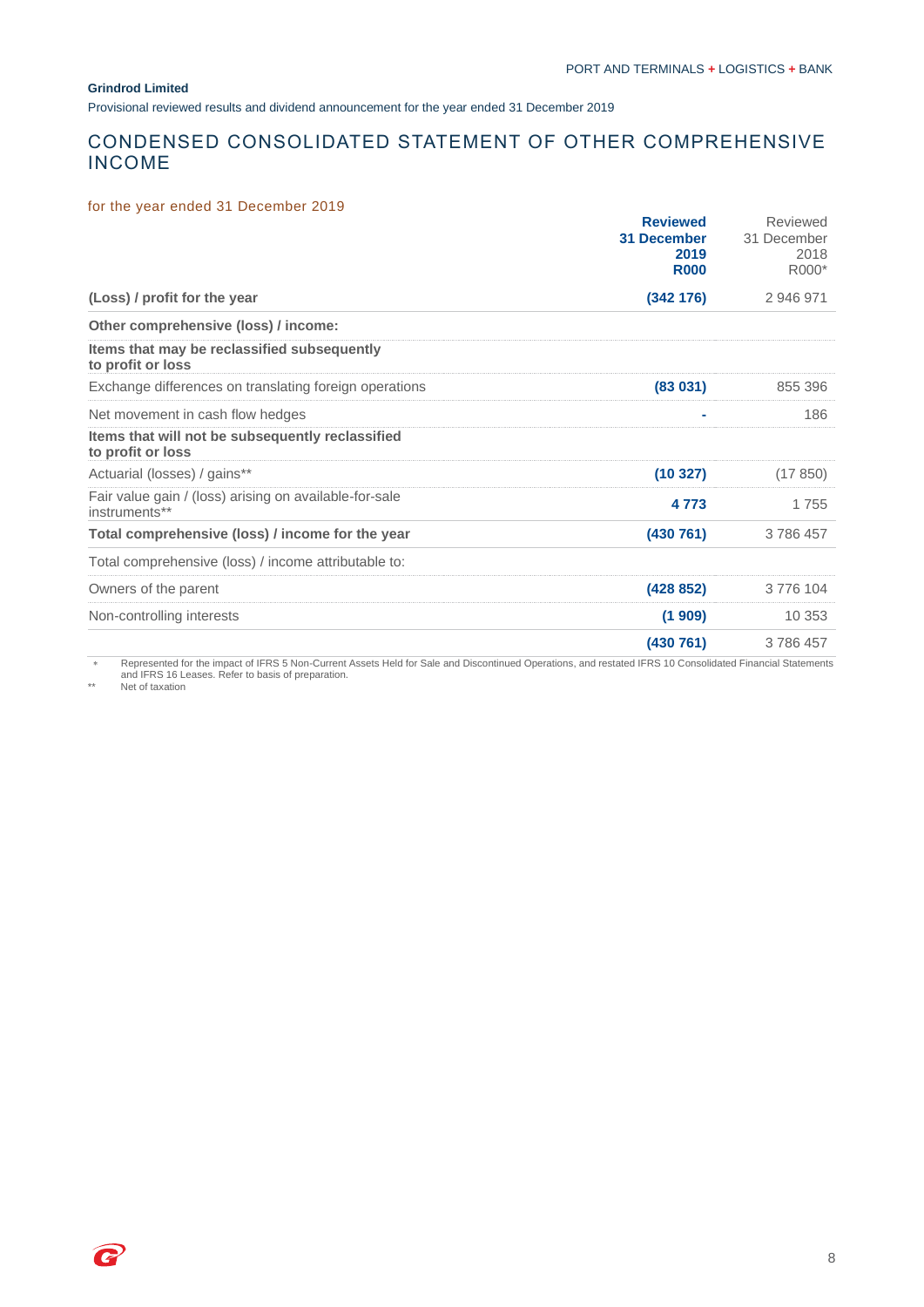Provisional reviewed results and dividend announcement for the year ended 31 December 2019

# CONDENSED CONSOLIDATED STATEMENT OF FINANCIAL POSITION

### for the year ended 31 December 2019

|                                                                                | <b>Reviewed</b><br>31 December<br>2019<br><b>R000</b> | Reviewed<br>31 December<br>2018<br>R000* | Reviewed<br>31 December<br>2017<br>R000* |
|--------------------------------------------------------------------------------|-------------------------------------------------------|------------------------------------------|------------------------------------------|
| Property, terminals, machinery, vehicles, equipment<br>and right-of-use assets | 2 962 141                                             | 2758842                                  | 2 523 854                                |
| Intangible assets                                                              | 772862                                                | 701 975                                  | 710 909                                  |
| Investments in joint ventures                                                  | 2 348 144                                             | 2776 105                                 | 2 347 978                                |
| Investments in associates                                                      | 92 916                                                | 970 814                                  | 867 154                                  |
| Deferred taxation                                                              | 98 910                                                | 60 945                                   | 59 313                                   |
| Loans and advances                                                             | 5 252 068                                             | 3 426 694                                | 4 041 022                                |
| Preference shares linked to participatory contributions                        | 1 127 444                                             | 1 041 000                                | 1 335 473                                |
| Other investments and investment property                                      | 2 393 689                                             | 1873787                                  | 2 389 218                                |
| <b>Total non-current assets</b>                                                | 15 048 174                                            | 13 610 162                               | 14 274 921                               |
| Loans and advances                                                             | 3 178 791                                             | 4 570 411                                | 3 108 176                                |
| Liquid assets and short-term negotiable securities                             | 2 478 941                                             | 2 825 285                                | 1730384                                  |
| Bank balances and cash                                                         | 4729850                                               | 4 077 056                                | 8 978 133                                |
| Other current assets**                                                         | 1 503 726                                             | 2 193 217                                | 2 464 616                                |
| <b>Total current assets</b>                                                    | 11 891 308                                            | 13 665 969                               | 16 281 309                               |
| Non-current assets held for sale                                               | 985 892                                               | 298 349                                  | 8 445 383                                |
| <b>Total assets</b>                                                            | 27 925 374                                            | 27 574 480                               | 39 001 613                               |
| Shareholders' equity                                                           | 8 808 254                                             | 9 430 628                                | 13 955 235                               |
| Non-controlling interests                                                      | (71653)                                               | 52 280                                   | 39 0 94                                  |
| <b>Total equity</b>                                                            | 8736601                                               | 9 482 908                                | 13 994 329                               |
| Interest-bearing borrowings                                                    | 994 081                                               | 1 317 320                                | 1 123 841                                |
| <b>Financial Services funding instruments</b>                                  | 1 356 936                                             | 704 181                                  | 230 660                                  |
| Deferred taxation                                                              | 136 296                                               | 221 415                                  | 240 869                                  |
| Deposits from Bank customers                                                   | 352757                                                | 340 159                                  | 78 297                                   |
| Participatory contribution                                                     | 1724 276                                              | 1 714 124                                | 1891459                                  |
| Other non-current liabilities***                                               | 56 228                                                | 62 459                                   | 66 199                                   |
| <b>Total non-current liabilities</b>                                           | 4 620 574                                             | 4 359 658                                | 3 631 325                                |
| Deposits from Bank customers                                                   | 10 827 608                                            | 10 166 245                               | 14 562 066                               |
| Current interest-bearing borrowings                                            | 1 626 044                                             | 1828906                                  | 584 289                                  |
| <b>Current Financial Services funding instruments</b>                          | 551 217                                               | 158 895                                  | 638 953                                  |
| Other liabilities****                                                          | 1 563 330                                             | 1 509 248                                | 1 298 439                                |
| <b>Total current liabilities</b>                                               | 14 568 199                                            | 13 663 294                               | 17 083 747                               |
| Non-current liabilities associated with assets held for sale                   |                                                       | 68 620                                   | 4 292 212                                |
| <b>Total equity and liabilities</b>                                            | 27 925 374                                            | 27 574 480                               | 39 001 613                               |
| Net worth per ordinary share - at book value (cents)                           | 1 1 7 5                                               | 1 2 8 5                                  | 1763                                     |
| Net debt / (cash) : equity ratio                                               | 0.00:1                                                | (0.04):1                                 | (0.05):1                                 |
| Capital expenditure                                                            | 455 511                                               | 678 683                                  | 389 472                                  |

\* Represented for the impact of IFRS 5 Non-Current Assets Held for Sale and Discontinued Operations and restated for IFRS 10 Consolidated Financial Statements

and IFRS 16 Leases. Refer to the basis of preparation.<br>\*\* Other current assets include inventory, trade and other receivables and taxation<br>\*\*\* Other non-current liabilities include financial liabilities, post-retirement me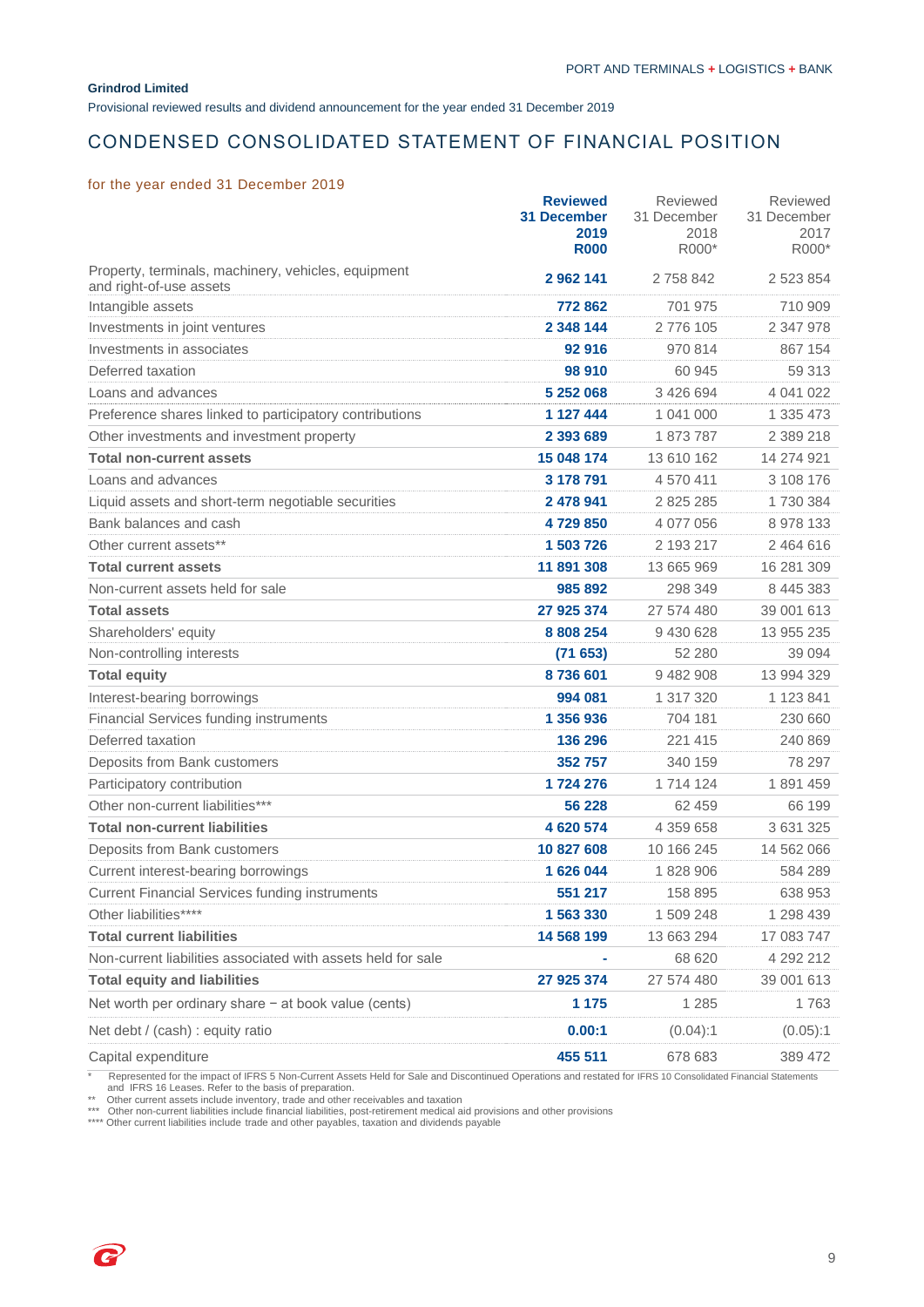Provisional reviewed results and dividend announcement for the year ended 31 December 2019

# CONDENSED CONSOLIDATED STATEMENT OF CASH FLOWS

## for the year ended 31 December 2019

|                                                                                                             | <b>Reviewed</b><br><b>31 December</b><br>2019<br><b>R000</b> | Reviewed<br>31 December<br>2018<br>R000* |
|-------------------------------------------------------------------------------------------------------------|--------------------------------------------------------------|------------------------------------------|
| Operating profit from continuing operations                                                                 | 527 105                                                      | 409 331                                  |
| Operating profit from discontinued operations                                                               |                                                              | 225 975                                  |
| Non-cash adjustments                                                                                        | 391 698                                                      | 266 812                                  |
| Operating profit before working capital changes                                                             | 918 803                                                      | 902 118                                  |
| Working capital changes                                                                                     | 100 359                                                      | 119 498                                  |
| Cash generated from operations                                                                              | 1019162                                                      | 1 021 616                                |
| Net interest paid                                                                                           | (103 162)                                                    | (43392)                                  |
| Net dividends (paid) / received                                                                             | (134 386)                                                    | 30 624                                   |
| <b>Taxation paid</b>                                                                                        | (122 861)                                                    | (204 223)                                |
|                                                                                                             | 658753                                                       | 804 625                                  |
| Net deposits from / (advances to) customers and other<br>short-term negotiables                             | 73 878                                                       | (6082522)                                |
| Capital expenditure on ships                                                                                |                                                              | (242 244)                                |
| Net cash flows generated from / (utilised in) operating activities                                          | 732 631                                                      | (5520141)                                |
| Net movement in acquisition of property, terminals, machinery,<br>intangible assets, vehicles and equipment | (139 459)                                                    | (202 185)                                |
| Net movement in acquisition of investments                                                                  | (130 187)                                                    | 571 443                                  |
| Net movement on disposal of non-current assets held for sale                                                | 305 331                                                      | (486 872)                                |
| Funds (advanced to) / repaid by joint venture and associate<br>companies                                    | (29961)                                                      | 216815                                   |
| Net cash flows utilised in investing activities                                                             | 5724                                                         | 99 201                                   |
| Acquisition of treasury shares                                                                              | (2737)                                                       | (57953)                                  |
| Net movement in long-term funding                                                                           | (604961)                                                     | (601501)                                 |
| Net cash flows generated / (utilised) in financing activities                                               | (607698)                                                     | (659 454)                                |
| Net increase / (decrease) in cash and cash equivalents                                                      | 130 657                                                      | (6080394)                                |
| Cash and cash equivalents at the beginning of the year                                                      | 3 639 236                                                    | 9 5 6 2 4 0                              |
| Difference arising on translation                                                                           | (11134)                                                      | 153 390                                  |
| Cash and cash equivalents at the end of the year                                                            | 3758759                                                      | 3 639 236                                |

Represented for the impact of IFRS 5 Non-Current Assets Held for Sale and Discontinued Operations, and restated IFRS 10 Consolidated Financial Statements and IFRS 16 Leases. Refer to basis of preparation.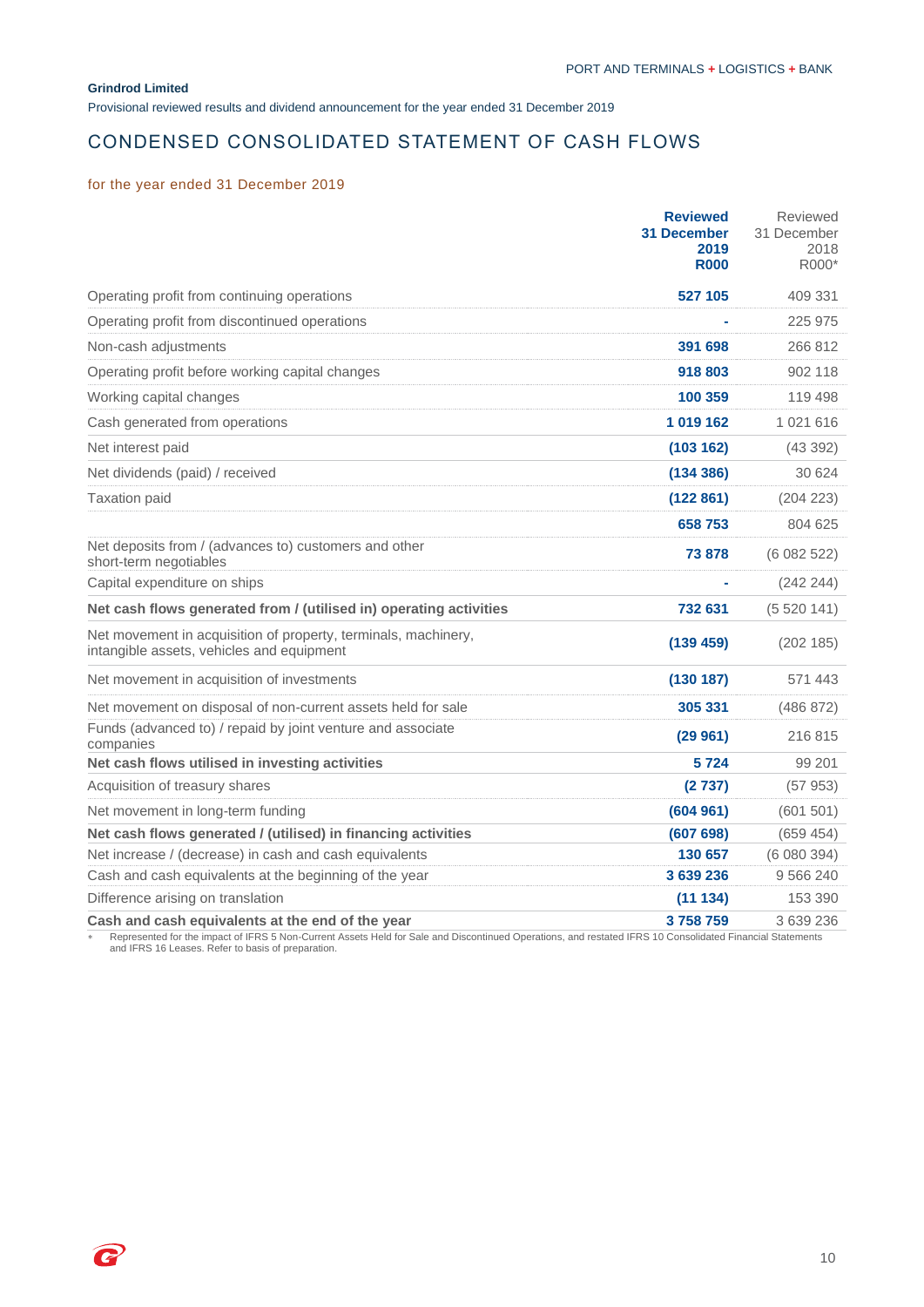Provisional reviewed results and dividend announcement for the year ended 31 December 2019

# CONDENSED CONSOLIDATED STATEMENT OF CHANGES IN EQUITY

### for the year ended 31 December 2019

| 100, 000, 0000, 0000, 0000, 0000                                         | <b>Reviewed</b><br><b>31 December</b><br>2019<br><b>R000</b> | Reviewed<br>31 December<br>2018*<br><b>R000</b> |
|--------------------------------------------------------------------------|--------------------------------------------------------------|-------------------------------------------------|
| Ordinary and preference share capital and share premium                  | 3 982 066                                                    | 3 977 456                                       |
| Balance at the beginning of the year                                     | 3 977 456                                                    | 5 992 756                                       |
| Share options vested                                                     | 7 347                                                        | 20 615                                          |
| Return of share capital                                                  |                                                              | (1584362)                                       |
| Adjustment arising on consolidated of B-BBEE structure                   |                                                              | (393600)                                        |
| Treasury shares acquired                                                 | (2737)                                                       | (57953)                                         |
| <b>Equity compensation reserve</b>                                       | 56 471                                                       | 54 991                                          |
| Balance at beginning of the year                                         | 54 991                                                       | 58 364                                          |
| Share-based payments                                                     | 8827                                                         | 18 990                                          |
| Share options vested                                                     | (7347)                                                       | (20615)                                         |
| Balance disposed on Shipping spin-off                                    |                                                              | (1748)                                          |
| Foreign currency translation reserve                                     | 1 448 588                                                    | 1 529 560                                       |
| Balance at the beginning of the year                                     | 1 529 560                                                    | 3 505 281                                       |
| Foreign currency translation realised                                    | 1 281                                                        | (2830505)                                       |
| Foreign currency translation adjustments                                 | (82 253)                                                     | 854 784                                         |
| Other non-distributable statutory reserves                               | (43068)                                                      | (43637)                                         |
| Balance at the beginning of the year                                     | (43637)                                                      | (43566)                                         |
| Foreign currency translation adjustments                                 | 569                                                          | (1355)                                          |
| Financial instrument hedge settlement                                    |                                                              | 186                                             |
| Fair value adjustment on hedging reserve                                 |                                                              | 14 0 68                                         |
| Business combination acquisition                                         | (22 265)                                                     |                                                 |
| Business combination disposal                                            | 22 265                                                       | (12970)                                         |
| <b>Accumulated profit</b>                                                | 3 3 6 4 1 9 7                                                | 3 912 258                                       |
| Balance at the beginning of the year                                     | 3 912 258                                                    | 4 442 400                                       |
| Transitional provision - implementation of IFRS 9 and 15                 |                                                              | (33 217)                                        |
| Other comprehensive income from available for sale financial instruments | 4 773                                                        | 1755                                            |
| Adjustment arising on consolidation of B-BBEE structure                  |                                                              | (696650)                                        |
| Actuarial losses recognised                                              | (10327)                                                      | (17850)                                         |
| (Loss) / profit for the period                                           | (341615)                                                     | 2 938 588                                       |
| Ordinary dividends paid**                                                | (134848)                                                     | (2657086)                                       |
| Preference dividends paid***                                             | (66044)                                                      | (65682)                                         |
| Total interest of shareholders of the company                            | 8 808 254                                                    | 9 430 628                                       |
| Equity attributable to non-controlling interests of the company          | (71653)                                                      | 52 280                                          |
| Balance at the beginning of the year                                     | 52 280                                                       | 39 0 94                                         |
| Foreign currency translation adjustments                                 | (1347)                                                       | 1967                                            |
| Non-controlling interest acquired                                        | (117 207)                                                    | 7 5 0 5                                         |
| (Loss) / profit for the period                                           | (561)                                                        | 8 3 8 6                                         |
| Ordinary dividends paid                                                  | (4818)                                                       | (4672)                                          |
| Total equity attributable to all shareholders of the company             | 8736601                                                      | 9 482 908                                       |

Represented for the impact of IFRS 5 Non-Current Assets Held for Sale and Discontinued Operations and restated for IFRS 10 Consolidated Financial Statements

and IFRS 16 Leases. Refer to basis of preparation.<br>\*\* In the prior year, 8.7 million shares were brought back by the group and 64.0 million shares were treated as treasury shares following consolidation of the<br>B-BBEE s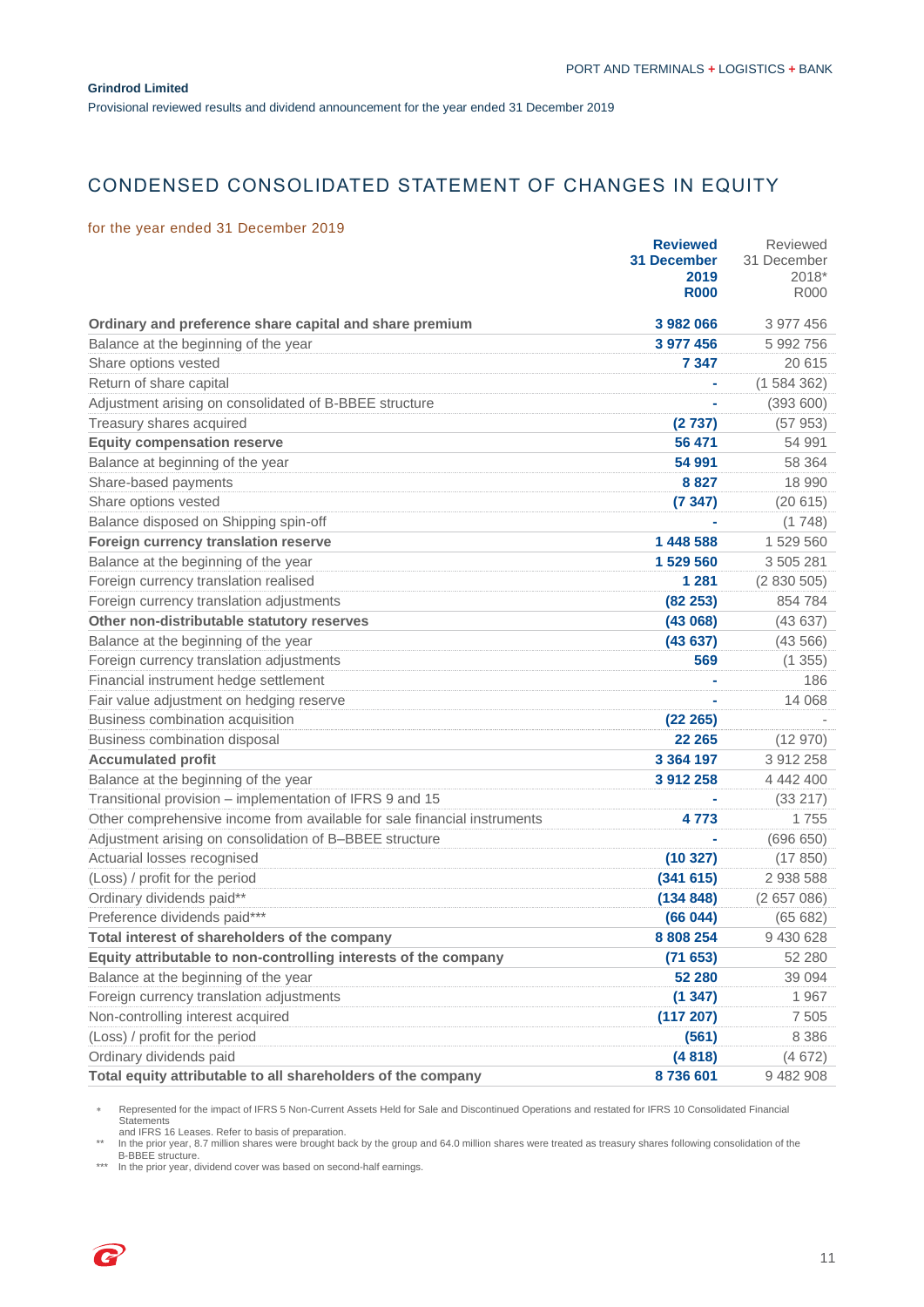Provisional reviewed results and dividend announcement for the year ended 31 December 2019

# SEGMENTAL ANALYSIS FOR CONTINUING OPERATIONS

### for the year ended 31 December 2019

|                                                              | <b>Reviewed</b>     | Reviewed             |
|--------------------------------------------------------------|---------------------|----------------------|
|                                                              | <b>31 December</b>  | 31 December          |
|                                                              | 2019<br><b>R000</b> | 2018*<br><b>R000</b> |
| <b>Revenue</b>                                               |                     |                      |
| <b>Port and Terminals</b>                                    | 1 151 844           | 925 479              |
| Logistics                                                    | 3 272 575           | 2 858 613            |
| <b>Bank</b>                                                  | 388 925             | 565 555              |
| Group                                                        | 119 077             | 166 435              |
|                                                              | 4 932 421           | 4516082              |
| Segmental adjustments**                                      | (1059363)           | (1049503)            |
|                                                              | 3873058             | 3 466 579            |
| <b>Trading profit</b>                                        |                     |                      |
| <b>Port and Terminals</b>                                    | 458 316             | 305 748              |
| Logistics                                                    | 854 716             | 820 491              |
| <b>Bank</b>                                                  | 94 164              | 183 464              |
| Group                                                        | 55 752              | 166 892              |
|                                                              | 1 462 948           | 1 476 595            |
| Segmental adjustments**                                      | (434 375)           | (605 106)            |
|                                                              | 1 028 573           | 871 489              |
| Operating profit / (loss) before interest and taxation       |                     |                      |
| <b>Port and Terminals</b>                                    | 329 318             | 182 558              |
| Logistics                                                    | 345 484             | 347 544              |
| <b>Bank</b>                                                  | 80 106              | 168 597              |
| Group                                                        | 28 068              | 123 691              |
|                                                              | 782 976             | 822 390              |
| Segmental adjustments**                                      | (255 871)           | (413059)             |
|                                                              | 527 105             | 409 331              |
| Share of associate companies' profit / (loss) after taxation |                     |                      |
| <b>Port and Terminals</b>                                    | 71 535              | 62 059               |
| Logistics                                                    | (186)               | 1 3 3 1              |
|                                                              | 71 349              | 63 390               |
| Segmental adjustments**                                      | (61634)             | (55385)              |
|                                                              | 9715                | 8 0 0 5              |
| Profit / (loss) attributable to ordinary shareholders        |                     |                      |
| Port and Terminals                                           | 175 235             | 139 562              |
| Logistics                                                    | 133 694             | (508 171)            |
| <b>Bank</b>                                                  | 83 407              | 110 592              |
| Group                                                        | (92461)             | 237 758              |
|                                                              | 299 875             | (20 259)             |
| Segmental adjustments**                                      |                     |                      |
|                                                              | 299 875             | (20 259)             |

Represented for the impact of IFRS 5 Non-Current Assets Held for Sale and Discontinued Operations and restated for IFRS10 Consolidated Financial Statements and IFRS 16 Leases. Refer to basis of preparation.

For segment reporting, investments in joint ventures are accounted for using proportionate consolidation whereby effective share of the Group's ownership is<br>applied to each line item above. In the consolidated annual finan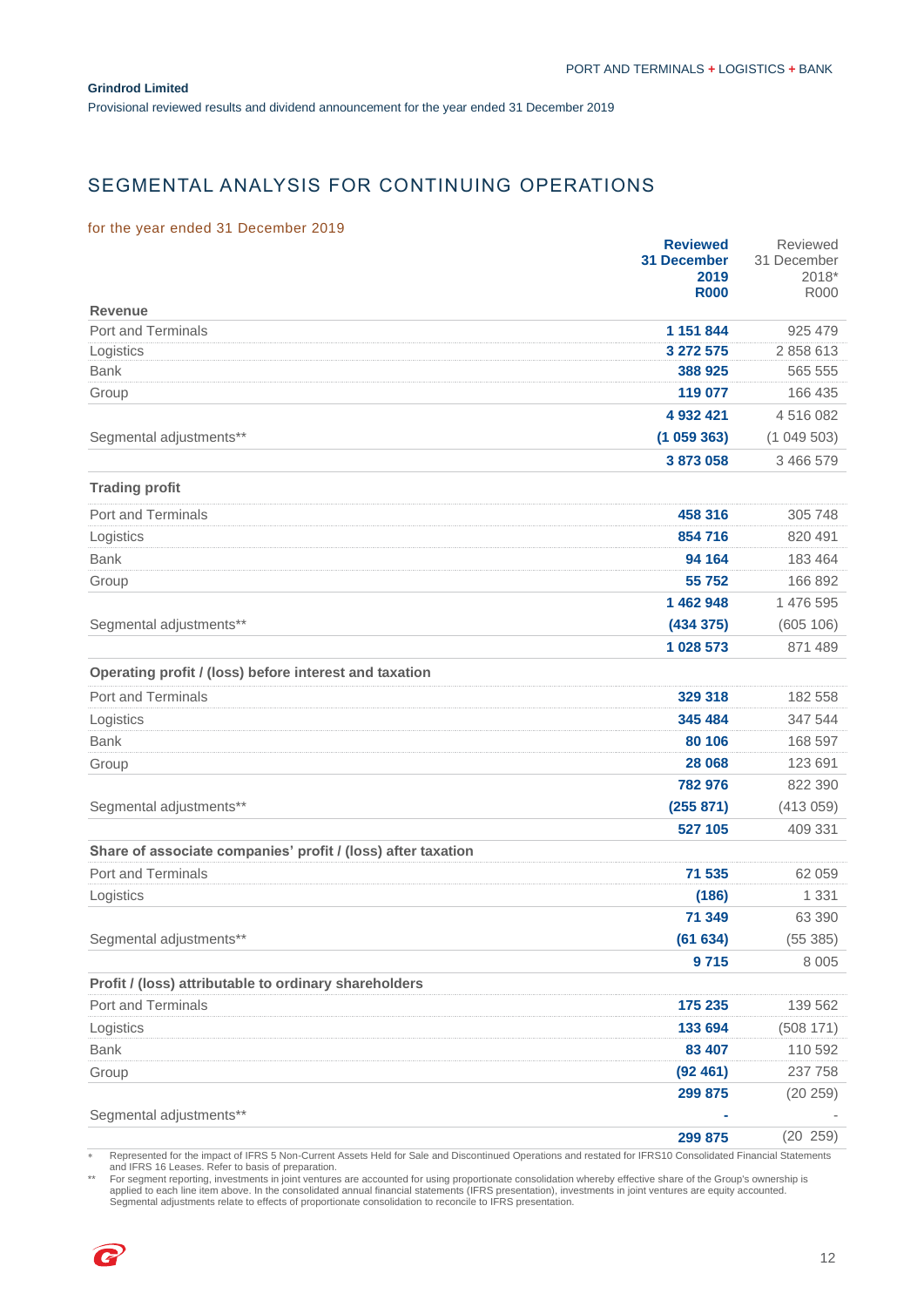2

Provisional reviewed results and dividend announcement for the year ended 31 December 2019

# CONDENSED INCOME STATEMENT FOR DISCONTINUED OPERATIONS

## for the year ended 31 December 2019

|                                                                                           | <b>Reviewed</b><br><b>31 December</b><br>2019<br><b>R000</b> | Reviewed<br>31 December<br>2018*<br>R000 |
|-------------------------------------------------------------------------------------------|--------------------------------------------------------------|------------------------------------------|
| <b>Revenue</b>                                                                            |                                                              | 1881548                                  |
| Trading profit                                                                            |                                                              | 225 975                                  |
| Depreciation and amortisation                                                             |                                                              |                                          |
| Operating profit before interest and taxation                                             |                                                              | 225 975                                  |
| Non-trading items                                                                         | (492 131)                                                    | 3 005 952                                |
| Loss on re-measurement to fair value less costs to sell                                   | (238000)                                                     | (431032)                                 |
| Interest received                                                                         |                                                              | 24 841                                   |
| Interest paid                                                                             |                                                              | (68965)                                  |
| (Loss) / profit before share of joint venture and associate<br>companies' (loss) / profit | (730131)                                                     | 2 756 771                                |
| Share of joint venture companies' profit after taxation                                   | 8 1 3 2                                                      | 37 657                                   |
| Share of associate companies' profit after taxation                                       | 14 4 65                                                      | 122 641                                  |
| (Loss) / profit before taxation                                                           | (707534)                                                     | 2917069                                  |
| Taxation                                                                                  |                                                              | (23904)                                  |
| (Loss) / profit for the year                                                              | (707534)                                                     | 2893165                                  |
| Attributable to:                                                                          |                                                              |                                          |
| Owners of the parent                                                                      | (707534)                                                     | 2893165                                  |
| Non-controlling interests                                                                 |                                                              |                                          |
|                                                                                           | (707534)                                                     | 2893165                                  |

\* Represented for the impact of IFRS 5 Non-Current Assets Held for Sale and Discontinued Operations and restated for IFRS 10 Consolidated Financial Statements and IFRS 16 Leases. Refer to the basis of preparation.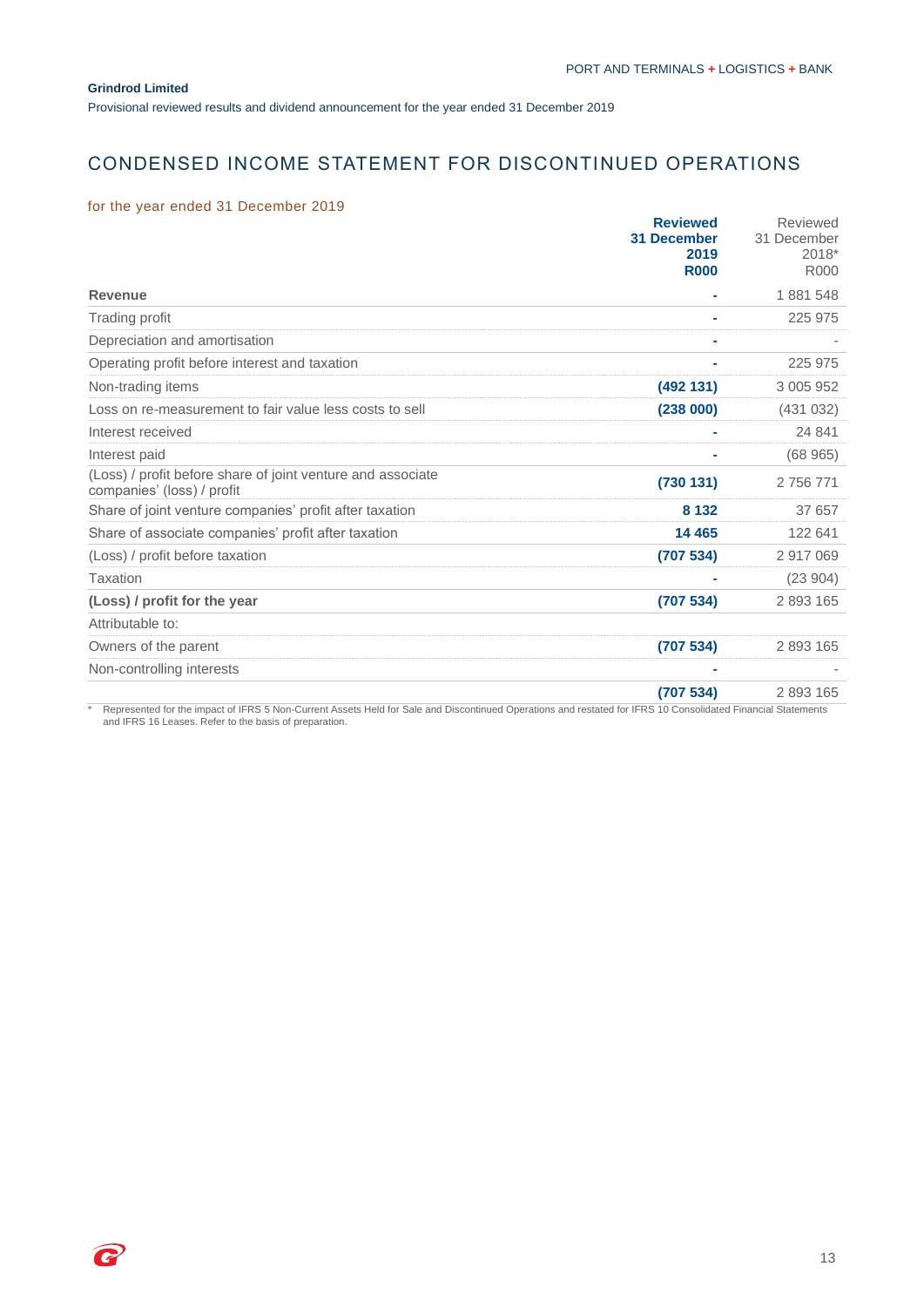Provisional reviewed results and dividend announcement for the year ended 31 December 2019

# NOTES TO FINANCIAL STATEMENTS

## 1. FOREIGN CURRENCY DENOMINATED ITEMS

#### for the year ended 31 December 2019

The statement of financial position is translated at the closing rate of exchange indicated below and the income statement is translated at the average exchange rate.

### **Exchange rates (ZAR / US\$)**

| Opening exchange rate | 14.38 | 12.39 |
|-----------------------|-------|-------|
| Closing exchange rate | 14.00 | 14.38 |
| Average exchange rate | 14.46 | 13.23 |

## 2. REVENUE

#### for the year ended 31 December 2019

| <b>Revenue category</b>     | <b>Reviewed</b><br>31 December<br>2019 | Reviewed<br>31 December<br>2018* |
|-----------------------------|----------------------------------------|----------------------------------|
|                             |                                        |                                  |
| <b>Bulk terminals</b>       | 500 357                                | 400 528                          |
| Container handling          | 1 376 078                              | 1 195 215                        |
| Logistics and rail services | 972 365                                | 850 070                          |
| Net interest income of Bank | 118 404                                | 262 072                          |
| Fee income of Bank          | 270 522                                | 196 773                          |
| Ship agency income          | 381 973                                | 301 901                          |
| Other services              | 253 359                                | 260 020                          |
|                             | 3873058                                | 3466579                          |

\* Represented for the impact of IFRS 5 Non-Current Assets Held for Sale and Discontinued Operations and restated for IFRS 10 Consolidated Financial Statements. Refer to the basis of preparation.

# 3. PREFERENCE SHARES TO BANK CUSTOMERS – LINKED TO PARTICIPATORY CONTRIBUTIONS

### for the year ended 31 December 2019

|                             | <b>Reviewed</b><br>31 December<br>2019 | Reviewed<br>31 December<br>$2018*$ |
|-----------------------------|----------------------------------------|------------------------------------|
| Preference share assets     | 1 127 444                              | 1 041 000                          |
| Participatory contributions | (1724276)                              | (1714124)                          |

Grindrod Investment Trust (GIT) and Grindrod Preference Share Investment Trust (GPSIT) identify investment opportunities in cumulative preference shares from a limited pool of credit suitable issuers. Potential investors are then approached, and these investment opportunities offered to them. The trusts enter into a participation agreement with the investors, who also become the vested beneficiaries of the trusts, in respect of the specific preference share identified, i.e. the preference share is earmarked to each specific investor. As a result of the capital contributions made by the investors to the trusts in respect of the specific preference share, the investors have an irrevocable right, title and interest in and to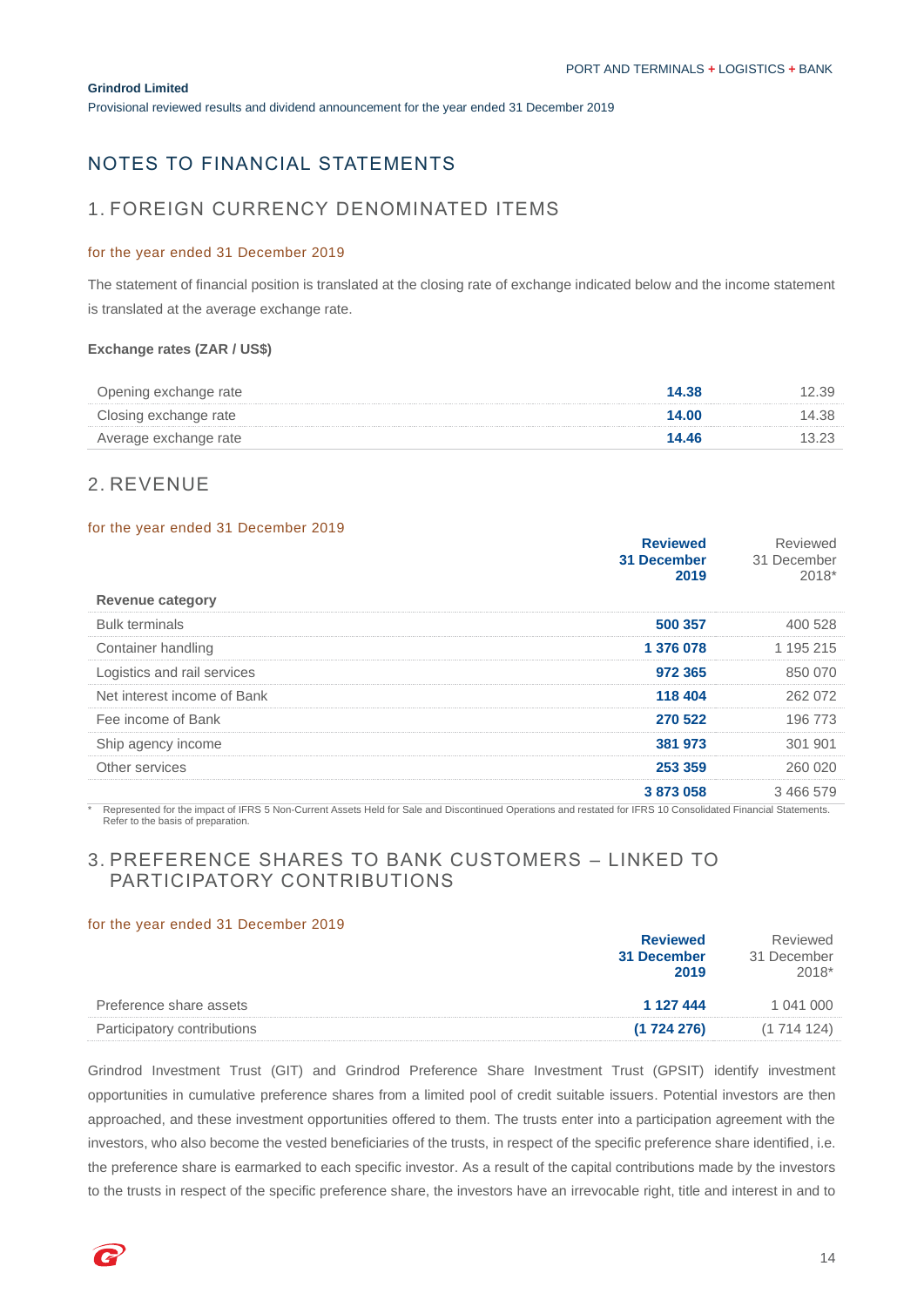#### Provisional reviewed results and dividend announcement for the year ended 31 December 2019

the cashflows arising from the underlying preference shares held by the trusts. In addition, the participating investors only receive cashflows from the trusts if the trusts receive cashflows from the preference share assets. The investors in the trusts carry the credit and investment risk of the preference shares. Grindrod has no credit obligation to compensate the investors should the underlying preference shares default. Further details are provided in the basis of preparation.

# 4. FAIR VALUE CLASSIFICATION

#### for the year ended 31 December 2019

The following table provides an analysis of financial instruments that are measured subsequent to initial recognition at fair value, grouped into Levels 1 to 3 based on the degree to which the fair value is observable or based on observable inputs: **Level 1** Unadjusted quoted prices in active markets for identical assets or liabilities.

Level 2 Inputs other than quoted prices included within Level 1 that are observable for the asset or liability, either directly (i.e. as prices) or indirectly (i.e. derived from prices).

**Level 3** Inputs for the asset or liability that are not based on observable market data (unobservable inputs).

Levels 2 and 3 fair values were determined by applying either a combination of, or one of the following, valuation techniques:

- Projected unit method; and / or
- Market value; and / or
- The net asset value of the underlying investments; and / or
- A price earnings multiple or a discounted projected income / present value approach; and / or
- Market-related interest rate yield curves to discount expected future cash flows; and / or
- Any additional revenue arrangements valued per the specified arrangement based on the specified underlying asset. The specified underlying assets include property and unlisted investments supported by management valuation.

The fair value measurement based on income approach valuation uses key inputs that are not observable in the market. Key inputs used in the valuation include discount rates and future profit assumptions based on historical performance but adjusted for expected growth. Management reassesses the earnings or yield multiples at least annually based on their assessment of the macro- and micro-economic environments.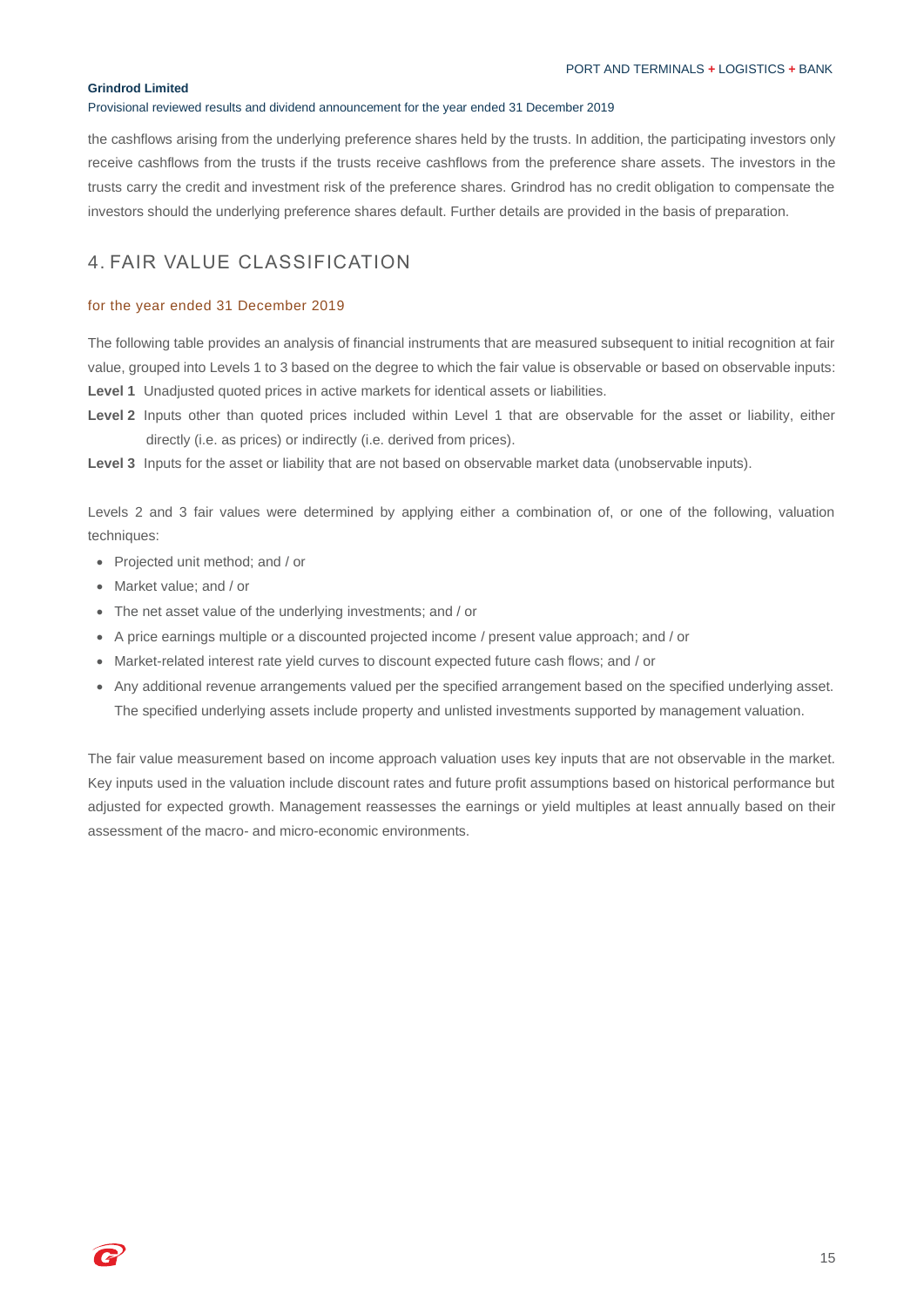Provisional reviewed results and dividend announcement for the year ended 31 December 2019

|         |                                                                                                                                                                                          | 2019      |                  |                               |
|---------|------------------------------------------------------------------------------------------------------------------------------------------------------------------------------------------|-----------|------------------|-------------------------------|
|         | <b>Fair value</b>                                                                                                                                                                        |           |                  |                               |
| Level   | Level                                                                                                                                                                                    | Level     | <b>Amortised</b> | <b>Other</b><br>non-financial |
|         |                                                                                                                                                                                          |           |                  | <b>instruments</b>            |
|         |                                                                                                                                                                                          |           |                  |                               |
| ۰       | ۰                                                                                                                                                                                        | ۰         | 4729850          |                               |
| 178 437 | 132 211                                                                                                                                                                                  | 1679685   | 311 738          |                               |
|         |                                                                                                                                                                                          |           | 1 127 444        |                               |
| ۰       | 810 568                                                                                                                                                                                  | 2 666 744 | 4 953 547        |                               |
| ٠       | ٠                                                                                                                                                                                        | ٠         | 1 167 226        | 189836                        |
| ۰       | ۰                                                                                                                                                                                        | ٠         | (4528278)        |                               |
| ۰       | (23 422)                                                                                                                                                                                 | ٠         |                  |                               |
| ۰       |                                                                                                                                                                                          | ٠         | (1227914)        | (251 573)                     |
|         |                                                                                                                                                                                          |           | (1724276)        |                               |
|         |                                                                                                                                                                                          | $\sim$    | (11180365)       |                               |
|         |                                                                                                                                                                                          |           |                  |                               |
|         |                                                                                                                                                                                          | 91 618    |                  |                               |
| ٠       | (22724)                                                                                                                                                                                  |           |                  |                               |
| ۰       | (10083)                                                                                                                                                                                  | ۰         |                  |                               |
| 178 437 | 886 550                                                                                                                                                                                  | 4 438 047 | (6 371 028)      | (61737)                       |
|         | <b>Carrying</b><br>value<br>4729850<br>2 302 071<br>1 127 444<br>8 430 859<br>1 357 062<br>(4528278)<br>(23 422)<br>(1479487)<br>(1724276)<br>(11180365)<br>91 618<br>(22724)<br>(10083) | 2         | 3                | cost                          |

\*Current year includes reallocations from amortised cost to level 3 as detailed in the level 3 reconciliation below

|                                                            | 2018           |                          |            |                          |                          |               |
|------------------------------------------------------------|----------------|--------------------------|------------|--------------------------|--------------------------|---------------|
|                                                            |                |                          | Fair value |                          |                          |               |
|                                                            | Carrying value | Level                    | Level      | Level                    | Amortised                | Other         |
|                                                            |                |                          | 2          | 3                        | cost                     | non-financial |
| <b>Financial instruments</b>                               |                |                          |            |                          |                          | instruments   |
|                                                            |                |                          |            |                          |                          |               |
| Cash and cash equivalents                                  | 4 077 056      |                          |            |                          | 4 077 056                |               |
| Other investments                                          | 1753674        | 138 629                  | 134 230    | 1 176 723                | 304 092                  |               |
| Preference shares linked to<br>participatory contributions | 1 041 000      |                          |            |                          | 1 041 000                |               |
| Loans and advances                                         | 7 997 105      | $\overline{\phantom{a}}$ | 796 918    | 1703184                  | 5 497 003                |               |
| Trade and other receivables                                | 2 0 2 5 4 1 3  |                          | $\sim$     | 303 796                  | 1581815                  | 139 802       |
| Borrowings                                                 | (4706990)      | $\overline{a}$           |            | $\overline{\phantom{a}}$ | (4706990)                |               |
| Derivative financial liabilities                           | (7911)         | $\overline{\phantom{a}}$ | (7911)     |                          |                          |               |
| Trade and other payables                                   | (1407495)      |                          |            | $\overline{\phantom{a}}$ | (1058391)                | (349 104)     |
| Participatory contributions                                | (1714124)      | $\overline{\phantom{a}}$ | $\sim$     | $\overline{\phantom{a}}$ | (1714124)                |               |
| Deposits from bank<br>customers                            | (10506404)     |                          |            | $\overline{\phantom{a}}$ | (10506404)               |               |
| <b>Non-Financial instruments</b>                           |                |                          |            |                          |                          |               |
| Investment property                                        | 120 113        | $\overline{\phantom{a}}$ |            | 120 113                  | $\overline{\phantom{a}}$ |               |
| Provision for<br>post-retirement medical aid               | (25 510)       | $\overline{\phantom{a}}$ | (25 510)   | $\overline{a}$           | $\overline{\phantom{a}}$ |               |
| Provisions                                                 | (29038)        | $\overline{\phantom{a}}$ | (29038)    | $\overline{\phantom{a}}$ | $\overline{\phantom{a}}$ |               |
| <b>Total</b>                                               |                | 138 629                  | 868 689    | 3 303 816                | (5484943)                | (209 302)     |

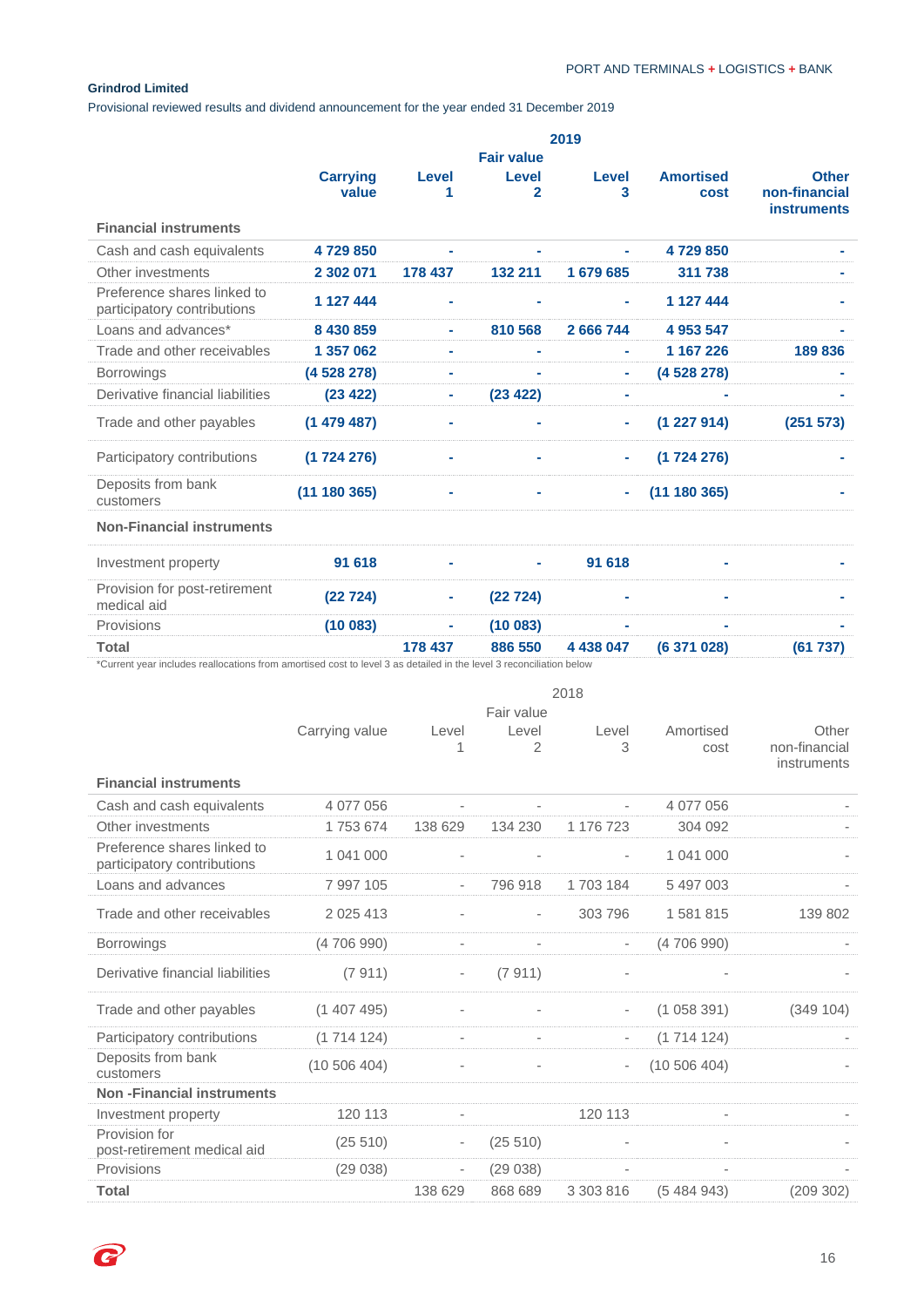Provisional reviewed results and dividend announcement for the year ended 31 December 2019

Fair value gains recognised in the condensed consolidated income statement and condensed consolidated statement of other comprehensive income for Level 3 financial instruments were R243.4 million (2018: R374.8 million).

## **Reconciliation of level 3 fair value measurement**

|                                                                | <b>Reviewed</b><br>31 December<br>2019<br><b>R000</b> | Reviewed<br>31 December<br>2018<br><b>R000</b> |
|----------------------------------------------------------------|-------------------------------------------------------|------------------------------------------------|
| Opening balance                                                | 3 303 516                                             | 1 427 617                                      |
| <b>IFRS 9 implementation</b>                                   | ÷                                                     | 1 388 959                                      |
| Transfers                                                      | 407 607                                               | 209 328                                        |
| Purchases                                                      | 1 2 2 1 1 7 3                                         | 174 102                                        |
| <b>Settlements</b>                                             | (666 136)                                             | (271 290)                                      |
| <b>IFRS 10 eliminations</b>                                    | (71 557)                                              |                                                |
| Total gains recognised / (losses) in                           |                                                       |                                                |
| Condensed consolidated statement of other comprehensive income | 4 4 3 4                                               | (2734)                                         |
| Condensed consolidated income statement                        | 239 011                                               | 377 534                                        |
| <b>Closing balance</b>                                         | 4 438 048                                             | 3 303 516                                      |

In the current year, the group reassessed all its loans and advances taking into account acquisition of profit share components and the realisable value of the loan together with the recoverability of Grindrod's investment in the underlying entities. As a result, these loans were considered to be fair value loans and reclassified from loans and advances to level 3 fair valued loans.

## **Valuation inputs and relationships to fair value**

The following table summarises the quantitative information about the significant unobservable inputs used in level 3 fair value measurements for material investments:

| <b>Material</b><br>investment | <b>Fair value at</b><br>31<br><b>December</b><br>2019<br>(R000) | Fair value at<br>31<br>December<br>2018<br>(R000) | <b>Valuation</b><br>method     | Unobservable<br>inputs                | Range of<br>inputs                                | <b>Relationship of</b><br>unobservable inputs to<br>fair value                                                                                                                                                         |
|-------------------------------|-----------------------------------------------------------------|---------------------------------------------------|--------------------------------|---------------------------------------|---------------------------------------------------|------------------------------------------------------------------------------------------------------------------------------------------------------------------------------------------------------------------------|
| Private<br>equity             | 251 707                                                         | 229 091                                           | Net asset<br>value             | Based on net<br>asset value           | Based on net<br>asset value                       | Based on net asset value                                                                                                                                                                                               |
| Medical                       | 225 591                                                         | 217 166                                           | <b>Discounted</b><br>cash flow | Perpetuity<br>Growth<br>Discount rate | $• 6.5\%$ -<br>7.5%<br>$\bullet$ 12.6% -<br>13.6% | Increase perpetuity<br>growth to 7.5% and<br>increased WACC to<br>13.63% would decrease<br>FV to R219 374<br>Decrease perpetuity<br>growth to 6.5% and<br>decreased WACC to<br>12.63% would increase<br>FV to R231 835 |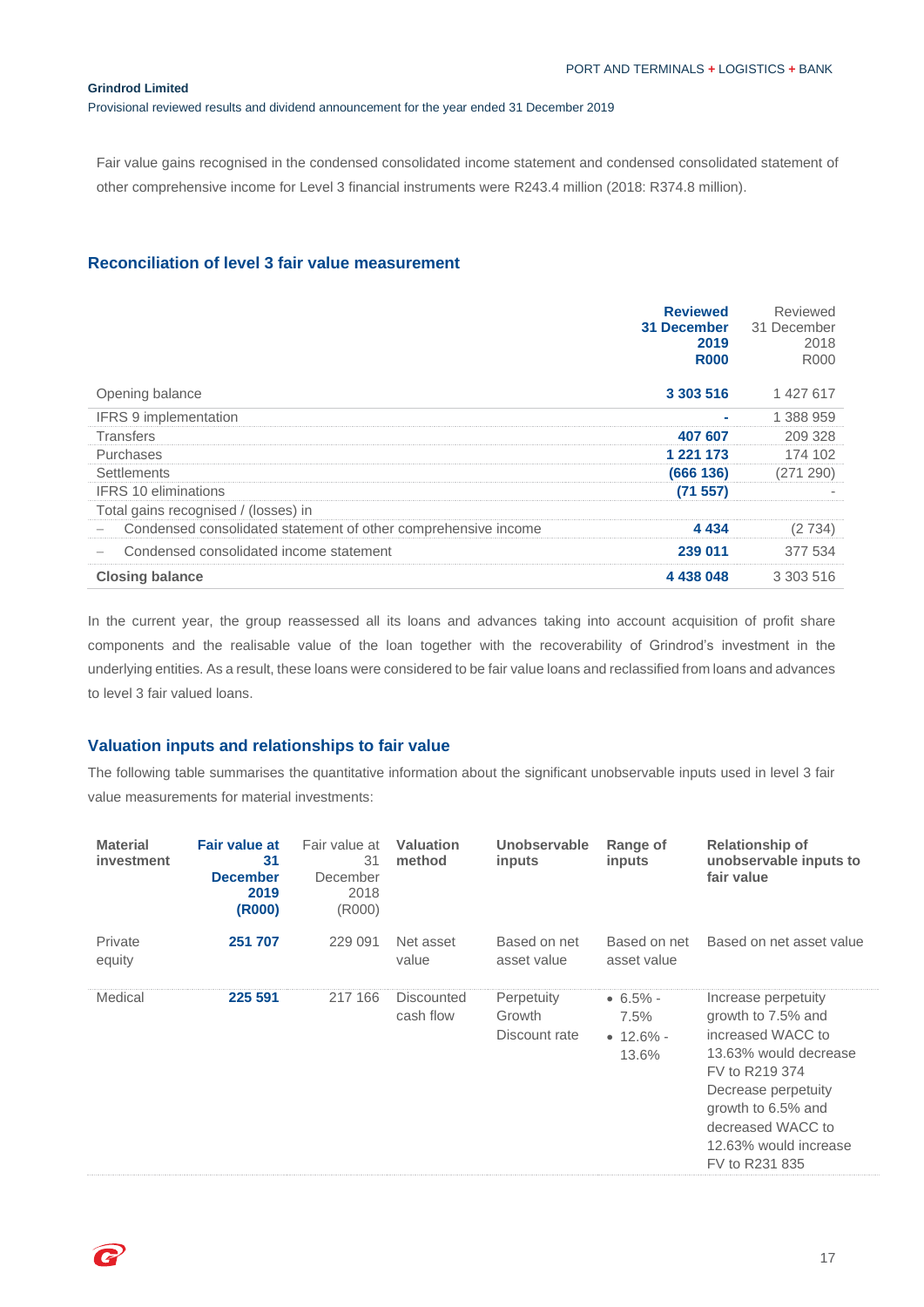Provisional reviewed results and dividend announcement for the year ended 31 December 2019

| <b>Material</b><br>investment    | <b>Fair value at</b><br>31<br><b>December</b><br>2019<br>(R000) | Fair value at<br>31<br>December<br>2018<br>(R000) | Valuation<br>method                                                                                                                                                                                                                                                         | Unobservable • Range of<br>inputs                       | inputs                      | <b>Relationship of</b><br>unobservable inputs to<br>fair value                                                                         |  |  |
|----------------------------------|-----------------------------------------------------------------|---------------------------------------------------|-----------------------------------------------------------------------------------------------------------------------------------------------------------------------------------------------------------------------------------------------------------------------------|---------------------------------------------------------|-----------------------------|----------------------------------------------------------------------------------------------------------------------------------------|--|--|
| Asset<br>financing               | 175 818                                                         | 95 822                                            | Multiple<br>approach                                                                                                                                                                                                                                                        | PE Multiple                                             | • $7.3x - 9.3x$             | Increased PE multiple to<br>9.3x would increase FV<br>to R185 142<br>Decreased PE multiple to<br>7.3x would decrease FV<br>to R166 494 |  |  |
| Asset<br>financing               | 60 662                                                          | 24 198                                            | Net asset<br>value                                                                                                                                                                                                                                                          | Based on net<br>asset value                             | Based on net<br>asset value | Based on net asset value                                                                                                               |  |  |
| North coast<br>property<br>loans | 1 420 730                                                       | 1 178 101                                         | Underlying<br>security<br>valuation                                                                                                                                                                                                                                         | Discount rate<br>Growth rate                            | Per expert<br>valuation     | Independent valuations<br>range between R1.9<br>million and R3.3 million<br>for the combined<br>properties                             |  |  |
| Loans and<br>advances            | 1 151 241                                                       | 1 672 857                                         |                                                                                                                                                                                                                                                                             |                                                         |                             | These assets are fair valued at year end using the combined value of:                                                                  |  |  |
|                                  |                                                                 |                                                   | $\bullet$                                                                                                                                                                                                                                                                   |                                                         |                             | The loan, valued by using year end market sourced interest rate yield                                                                  |  |  |
|                                  |                                                                 |                                                   |                                                                                                                                                                                                                                                                             | curves to discount expected future cash flows;          |                             |                                                                                                                                        |  |  |
|                                  |                                                                 |                                                   | $\bullet$                                                                                                                                                                                                                                                                   |                                                         |                             | The additional revenue arrangement, valued per the specified                                                                           |  |  |
|                                  |                                                                 |                                                   |                                                                                                                                                                                                                                                                             | arrangement and based on the specified underlying asset |                             |                                                                                                                                        |  |  |
|                                  |                                                                 |                                                   | The specified underlying assets include:                                                                                                                                                                                                                                    |                                                         |                             |                                                                                                                                        |  |  |
|                                  |                                                                 |                                                   | $\bullet$                                                                                                                                                                                                                                                                   |                                                         |                             |                                                                                                                                        |  |  |
|                                  |                                                                 |                                                   | property, supported by a professional valuation; and<br>unlisted investments, supported by a valuation using either the net<br>$\bullet$<br>asset value of the underlying investment, a price earnings multiple<br>or a discounted projected income/present value approach. |                                                         |                             |                                                                                                                                        |  |  |

## **Valuation process**

The group's finance and corporate finance teams perform valuations on certain assets which are required for financial reporting purposes. The valuation input, assumptions, methodology and outputs are then challenged and debated with the Group Financial Director prior to approval. Teams present their valuations to the Chief Financial Officer (CFO) who interrogates the methodology used and the assumptions applied in the valuations. Discussions of valuation processes and results are held between the CFO and the respective teams at least once every six months, in line with the group's halfyearly reporting periods. Any resulting adjustments to the carrying value will follow the internal approval process. North coast properties, being security on the lending, are assessed by an independent valuation professional.

The main level three inputs used by the group in measuring the fair value of financial instruments are:

- Discount rates: these are determined using a capital asset pricing model to calculate a pre-tax rate that reflects current market assessments of the time value of money and the risk specific to the asset.
- Risks adjustments: these are specific to the counterparties (including assumptions about credit default rates) and are derived from the market assumptions on the operational environment and other factors affecting the investment
- Earnings growth factor for unlisted investments: these are estimated based on market information for similar types of companies or historical growth patterns

18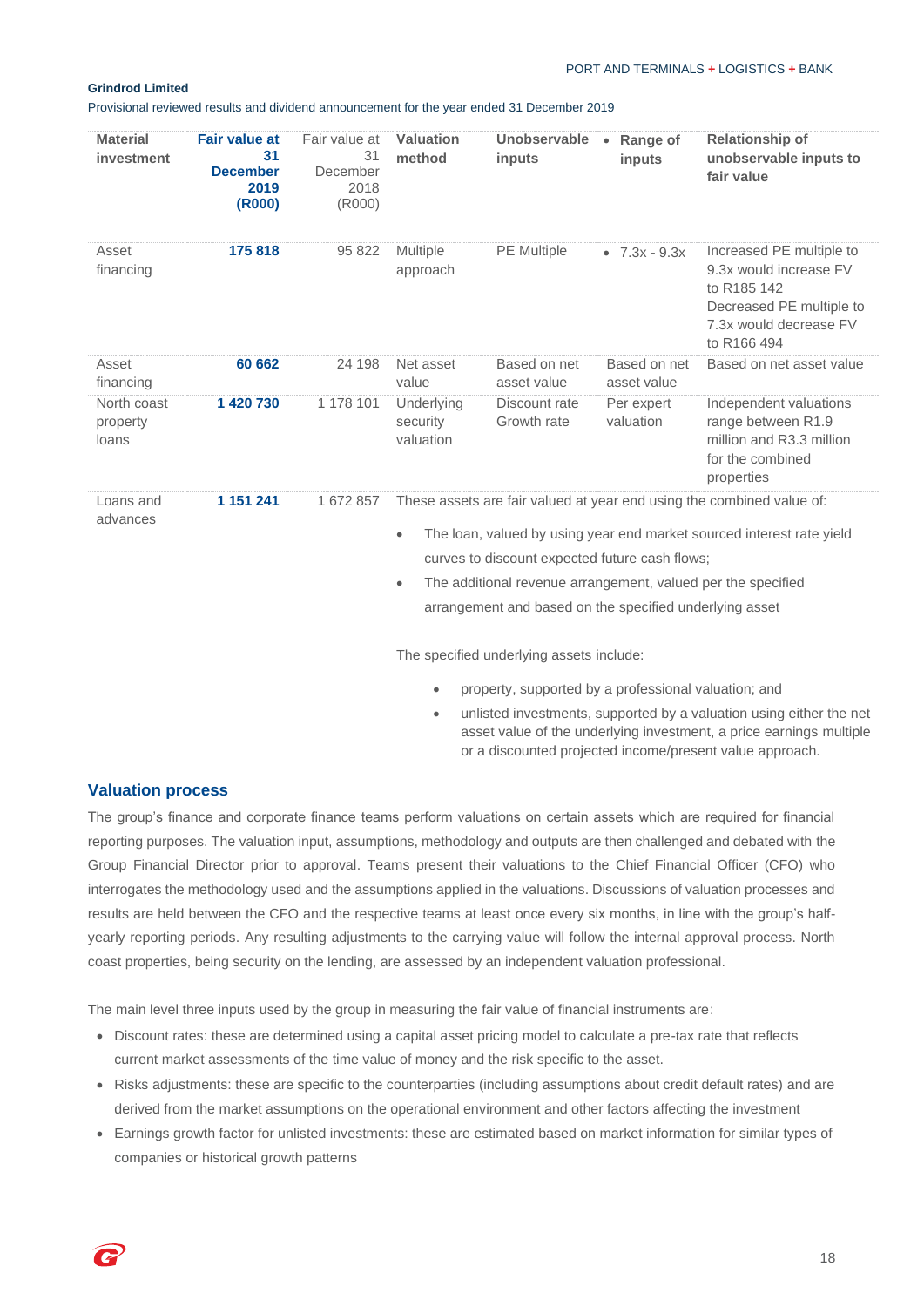Provisional reviewed results and dividend announcement for the year ended 31 December 2019

# 5. RELATED PARTY TRANSACTIONS

## for the year ended 31 December 2019

During each year, the group, in the ordinary course of business, enters into various transactions with related parties. Parties are related if one party has the ability to control or exercise significant influence over the other party in making financial and operating decisions. These transactions are entered into under terms that are no more or less favourable than those entered into with the external third parties.

Below is a list of significant related party transactions and balances for each year:

|                                          | Nature of<br>relationship                             | <b>Reviewed</b><br><b>31 December</b><br>2019<br><b>R000</b> | Reviewed<br>31 December<br>2018<br>R000 |
|------------------------------------------|-------------------------------------------------------|--------------------------------------------------------------|-----------------------------------------|
| Goods and services sold to:              |                                                       |                                                              |                                         |
| Vitol Shipping Singapore Private Limited | Joint venture                                         | $\blacksquare$                                               | 58 282                                  |
| Guarantee Fee income                     | Associates                                            | 18 580                                                       | 18 104                                  |
| Interest earned on loans to associates   | Associates                                            | 207 868                                                      | 162 641                                 |
| Goods and services purchased from:       |                                                       |                                                              |                                         |
| Cockett Marine Oil Private Limited       | Joint venture                                         | (123 216)                                                    | (318368)                                |
|                                          |                                                       |                                                              |                                         |
| Amounts due from related party:          |                                                       |                                                              |                                         |
| Cockett Marine Oil Private Limited       | Joint venture                                         | 1823                                                         | 512888                                  |
| <b>GPR Leasing Africa</b>                | Joint venture                                         | 145 581                                                      | 153 517                                 |
| Loans to associates                      | Associates                                            | 1994864                                                      | 2 245 360                               |
| Property owning entities                 |                                                       | 526 139                                                      | 651 378                                 |
| Investment entities                      |                                                       | 517 272                                                      | 635 674                                 |
| Private equity portfolio                 |                                                       | 951 453                                                      | 958 308                                 |
| Directors (directly or indirectly)       | Directors and key officers                            | 4610                                                         | 4 7 9 7                                 |
|                                          |                                                       |                                                              |                                         |
| Interests held by directors:             | <b>Equity investment in:</b>                          | %held                                                        | %held                                   |
| D Polkinghorne                           | Indirect shareholding in<br>various Grindrod entities | < 2%                                                         | <2%                                     |
| D Polkinghorne                           | Direct shareholding in<br>SIRE (UK)                   | < 2%                                                         | <2%                                     |
| Various directors                        | Grindrod Limited ordinary and<br>preference shares    | 0.10                                                         | 0.10                                    |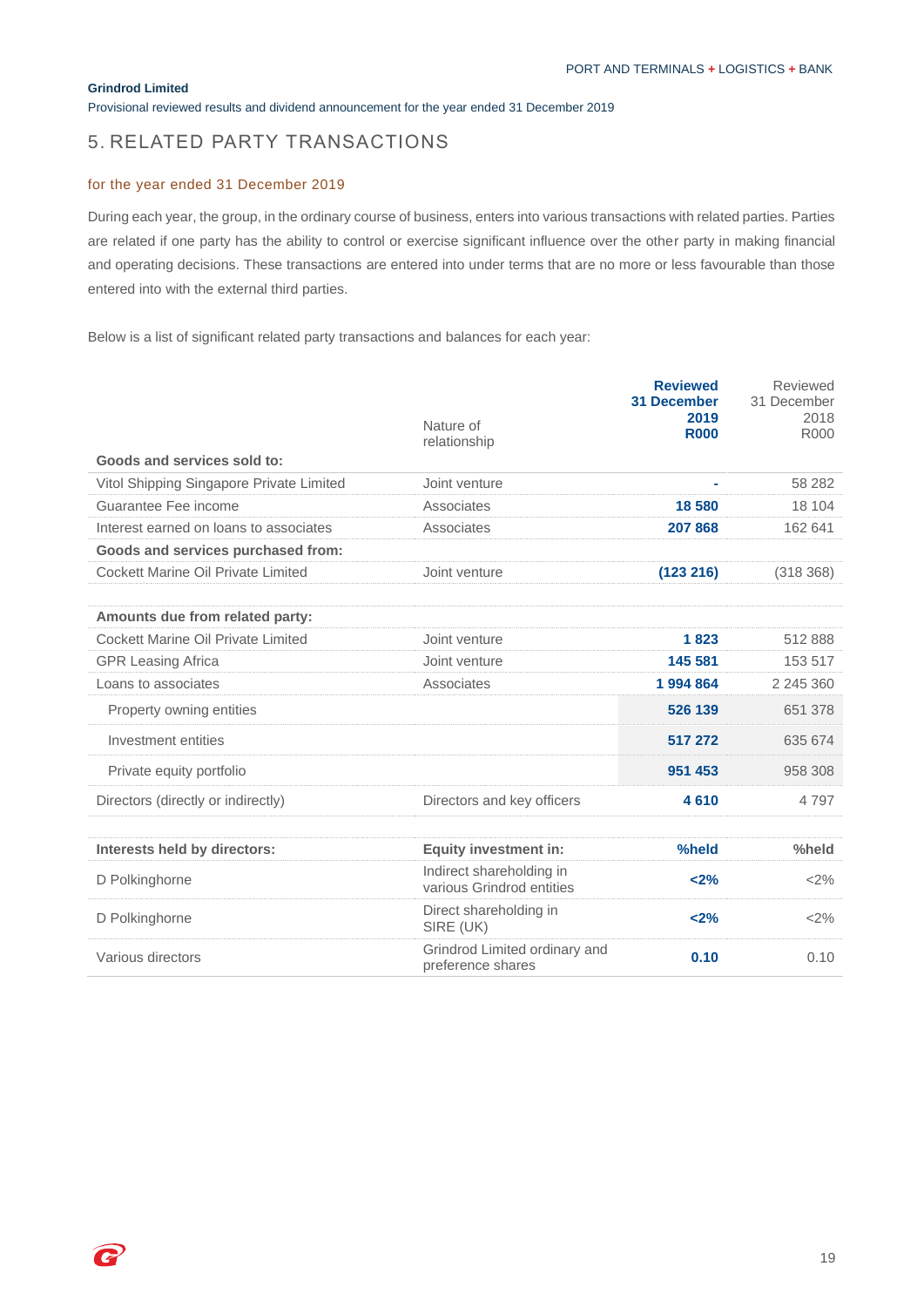Provisional reviewed results and dividend announcement for the year ended 31 December 2019

# 6. CONTINGENT ASSETS/ LIABILITIES

### for the year ended 31 December 2019

The group guaranteed loans and facilities of subsidiaries and joint ventures amounting to R3 192.1 million (December 2018: R3 920.8 million) of which R2 180.4 million (December 2018: R1 223.4 million) had been utilised at the end of the period.

Due to the significant restructuring, sale and disposal processes over the last few years, there are potential legal and compliance risks, which may result in potential exposures.

# 7. CAPITAL EXPENDITURE AND COMMITMENTS

|                              |                | Capital commitments      |                          |                          | Split as follows              |                               |
|------------------------------|----------------|--------------------------|--------------------------|--------------------------|-------------------------------|-------------------------------|
| <b>Rmillion</b>              | 2019           | 2020                     | 2021                     | 2022                     | Approved<br>not<br>contracted | Approved<br>and<br>contracted |
| <b>Continuing operations</b> | 456            | 360                      | 3                        | 7                        | 206                           | 156                           |
| Port and Terminals           | 98             | 102                      | $\overline{\phantom{a}}$ | $\overline{\phantom{a}}$ | 102                           |                               |
| Logistics                    | 356            | 258                      | 3                        | 7                        | 104                           | 156                           |
| <b>Bank</b>                  | $\overline{2}$ | ٠                        | $\overline{\phantom{a}}$ | $\overline{\phantom{a}}$ | ٠.                            |                               |
| Split as follows:            |                |                          |                          |                          |                               |                               |
| Subsidiaries                 | 388            | 360                      | 3                        | $\overline{\phantom{a}}$ | 206                           | 156                           |
| Joint ventures               | 68             | $\overline{\phantom{a}}$ | $\overline{\phantom{a}}$ | $\overline{\phantom{a}}$ | $\overline{\phantom{a}}$      |                               |

Total capital and investment expenditure were R456.0 million (2018: R176.0 million), of which 73% was expansionary and the balance maintenance or replacement capital expenditure.

|                                                                     | <b>December</b><br>2019<br><b>R000</b> | December<br>2018<br><b>R000</b> |
|---------------------------------------------------------------------|----------------------------------------|---------------------------------|
| <b>Capital commitments</b>                                          | 362 404                                | 447 264                         |
| Authorised by directors and contracted for<br>- due within one year | 156 194                                | 19 202                          |
| Authorised by directors not yet contracted for                      | 206 210                                | 428 062                         |

# 8. CASH FLOW AND BORROWINGS

The financial position reflects net debt of R69.0 million (December 2018: R130.5 million net cash). The group generated operating profit before working capital cash flows of R918.8 million (December 2018: R902.1 million) during the year. Working capital contributed to a net inflow of R100.4 million (December 2018: R119.5 million net inflow).

# 9. STATEMENT OF FINANCIAL POSITION

With total assets of R27 925.4 million (December 2018: R27 574.5 million) and nil gearing, the group's financial position remains good. Book net asset value per share is 1 175 cents (December 2019: 1 285 cents).

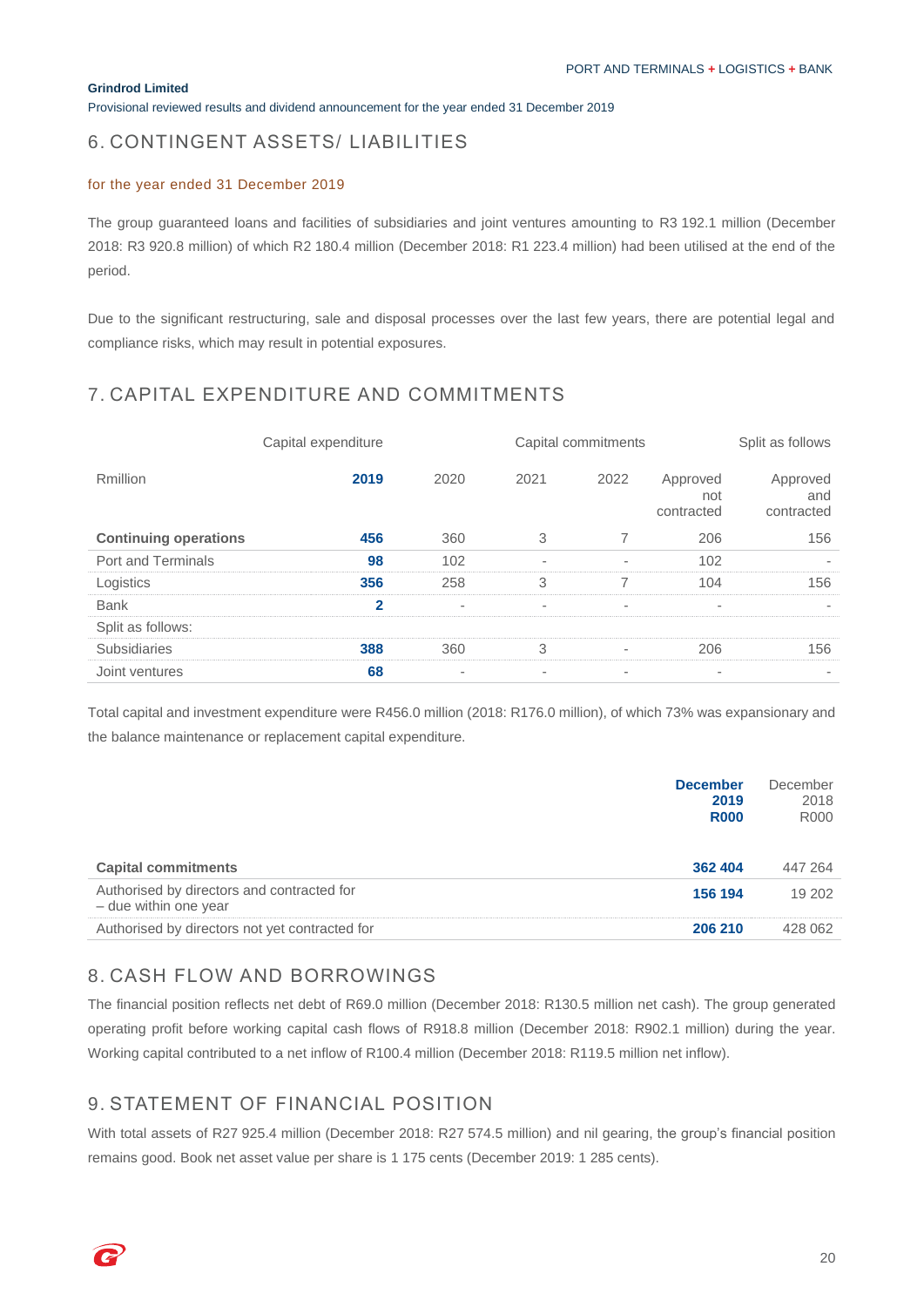Provisional reviewed results and dividend announcement for the year ended 31 December 2019

Shareholders' equity decreased to R8 736.6 million (December 2018: R9 482.9 million) mainly as a result of a losses incurred in the current year. The decrease of R81.0 million to the foreign currency translation reserve was due to the strengthening of the ZAR / US\$ exchange rate from R14.38 / US\$ in December 2018 to R14.00 / US\$ in December 2019. Ordinary shares in issue remained unchanged at 762 553 314 shares including the B-BBEE shares of 64 million.

# 10. BUSINESS COMBINATIONS

## **Acquisition of subsidiaries:**

During the year, and following IFRS 10 control assessment of its investments, the group controls the following entities and as a result is required to account for them as acquisition in terms of IFRS 3: Business Combination. Investment in these businesses were previously held as part of the group's private equity book and accounted for at fair value. The initial accounting of these acquisitions has only been provisionally determined at the end of the reporting period.

| Company<br>acquired                                 | Nature of<br>business             | Percentage<br>acquired | Date<br>acquired | <b>Purchase</b><br>consideration |
|-----------------------------------------------------|-----------------------------------|------------------------|------------------|----------------------------------|
| Innovative Strategic Investments<br>1 (Pty) Limited | Corporate branding<br>and signage | 49%                    | 1 July 2019      |                                  |
| Loniwiz RF (Pty) Limited                            | Investment holding                | 33%                    | 31 December 2019 |                                  |

## **Reasons for the consolidation:**

During the current year, the group supported private equity investments with financial assistance, debt restructuring, appointment of key personnel and other activities. The level of involvement by Grindrod necessitated an assessment of control over these entities in terms of IFRS 10 Consolidated Financial Statements. IFRS 10 requires an entity to determine if an investor has control over an investee based on various factors and not only the equity ownership. The level of influence created by Grindrod due to financial and operational assistance resulted in control over the entities.

### **Impact of the acquisition on the results of the group:**

From the dates of their acquisition, the acquired businesses contributed losses of R5.0 million and revenue of R68.2 million.

| Net assets acquired                                    | <b>Acquiree's carrying</b><br>amount before<br>combination at<br>fair value<br><b>R000</b> |
|--------------------------------------------------------|--------------------------------------------------------------------------------------------|
| Property, terminals, machinery, vehicles and equipment | 59 466                                                                                     |
| Inventory                                              | 23 796                                                                                     |
| Trade and other receivables                            | 20 897                                                                                     |
| Non-controlling interests                              | 139 475                                                                                    |
| Cash and bank                                          | 1999                                                                                       |
| Other investments                                      | 60 281                                                                                     |
| Loans and advances                                     | (60247)                                                                                    |
| Long-term debt                                         | (244598)                                                                                   |
| <b>Current liabilities</b>                             | (80672)                                                                                    |
| Other liabilities                                      | (2409)                                                                                     |
| Total                                                  | (82012)                                                                                    |
| Goodwill                                               | 82 012                                                                                     |
| <b>Total purchase consideration</b>                    |                                                                                            |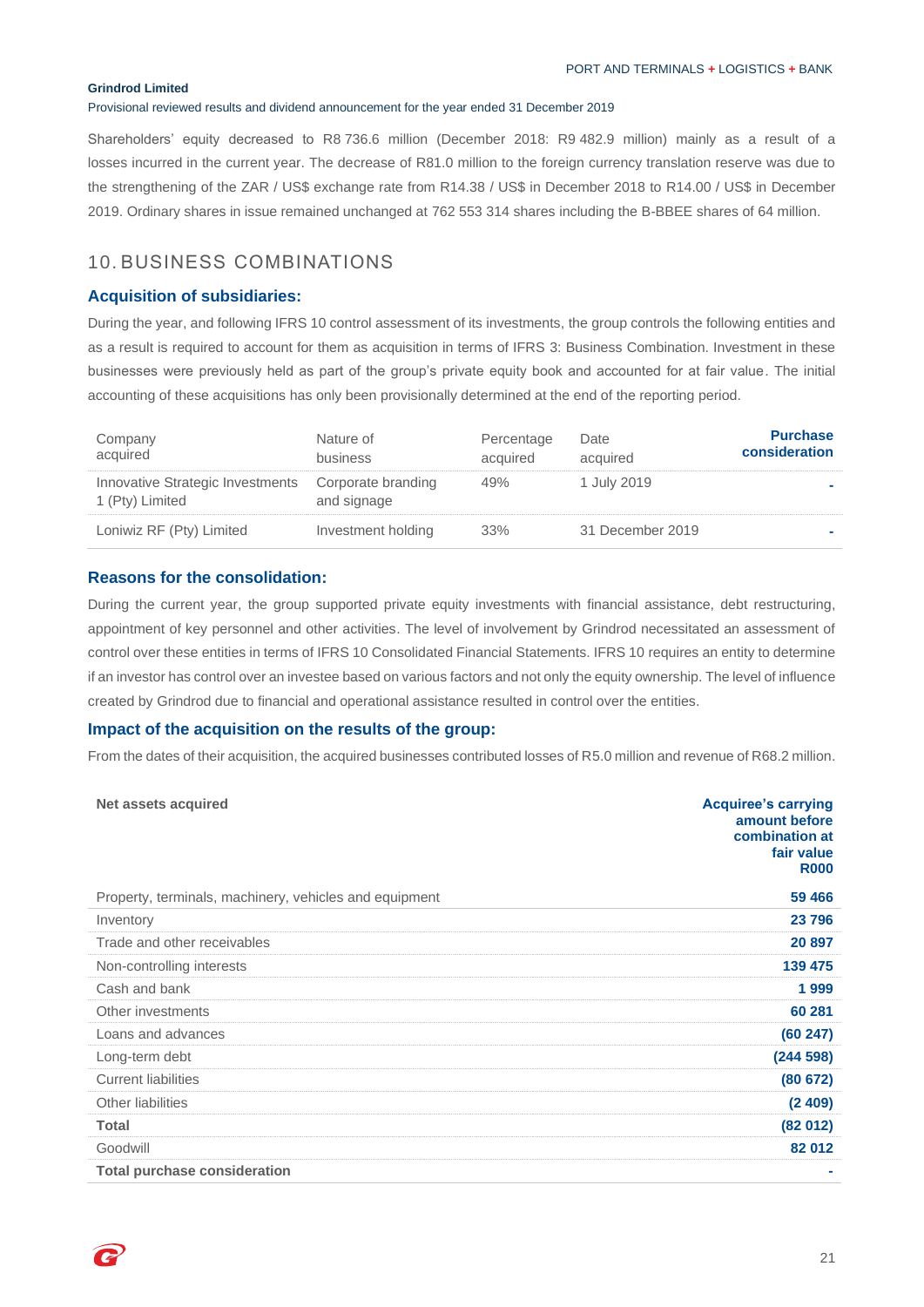Provisional reviewed results and dividend announcement for the year ended 31 December 2019

## 11. BASIS OF PREPARATION

The reviewed condensed consolidated financial statements have been prepared in accordance with the Framework concepts recognition and measurement criteria of IFRS and the SAICA Financial Reporting Guides as issued by the Accounting Practices Committee and Financial Reporting Pronouncements as issued by the Financial Reporting Standards Council, and as a minimum, contain the information required by IAS 34 Interim Financial Reporting, and comply with the Listings Requirements of the JSE Limited applicable to provisional reports and the Companies Act of South Africa requirements applicable to condensed financial statements.

Financial results for 2018 have been represented for the following:

• The intended disposal of the Marine Fuel and Agricultural logistics, and continuation of the Rail leasing business in accordance with the provisions of the IFRS 5: Non-current Assets Held for Sale and Discontinued Operations.

Financial results for 2018 have been restated for the following:

- The adoption of IFRS 16 Leases in the current year using a retrospective approach. The restatement resulted in the recognition of right of use assets and corresponding lease liabilities for all open leases in 2018 and 2019 which are longer than a year. The major make-up of the right of use assets for the group relate to port concessions, vessel charters and leased facilities. This change in accounting policy is detailed below.
- Two trusts, Grindrod Investment Trust (GIT) and Grindrod Preference Share Investment Trust (GPSIT), were assessed as controlled by Grindrod Bank Limited in terms of IFRS 10: Consolidated Financial Statements due to Grindrod Bank's ability to appoint trustees, share in the residual value of the trusts and the fact that the trusts own the preference shares. The investors in the trusts carry the credit risk of the preference shares and do not have the ability to appoint or remove the asset manager. This prior period error has been rectified as indicated below.
- The group's United Kingdom property portfolio was assessed as controlled by the group in terms of IFRS 10: Consolidated Financial Statements. The portfolio was previously recognised as an investment in associate, resulting in a classification error between investments in associates and other statement of financial position balances.
- Grindrod Bank accounts for certain fee income over the life of the financial instrument in accordance with IFRS 9. This fee receivable was erroneously disclosed separately in other assets instead of being capitalised to the financial instrument and disclosed under loans and advances. This only impacted the 2018 condensed consolidated statement of financial position by R241 million between loans and advances and receivables. In addition the loan and advances and deposits to bank customers was split between current and long term portion in the balance sheet.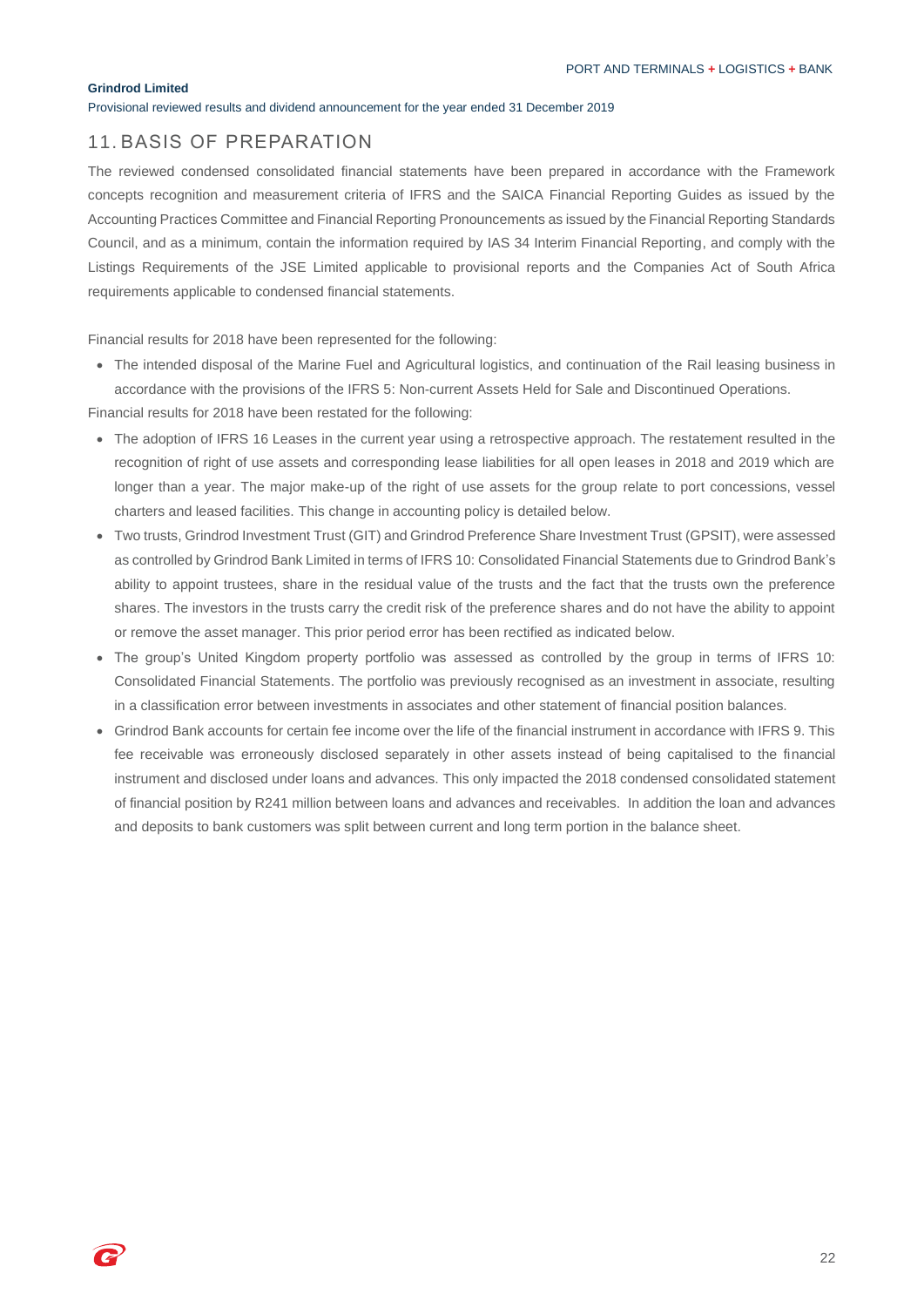Provisional reviewed results and dividend announcement for the year ended 31 December 2019

The impact of the above restatements and representations are as follows:

| <b>Continuing Operations</b>                          | <b>Earnings</b><br><b>R000</b> | <b>Headline</b><br>earnings<br><b>R000</b> | <b>EPS</b><br>(cents) | <b>HEPS</b><br>(cents) |
|-------------------------------------------------------|--------------------------------|--------------------------------------------|-----------------------|------------------------|
| December 2018 results previously reported             | 803 411                        | 716 574                                    | 106.9                 | 95.3                   |
| IFRS 5 - Rail Leasing business continuing             | (609992)                       | (46 533)                                   | (81.1)                | (6.2)                  |
| IFRS 5 – Marine Fuel and Agricultural investments     | (148689)                       | (124813)                                   | (19.9)                | (16.6)                 |
| IFRS 10 – Consolidation of GIT, GPSIT and UK property | $\overline{\phantom{a}}$       |                                            |                       |                        |
| IFRS 16 – Effect of leases                            | (64989)                        | (64989)                                    | (8.6)                 | (8.6)                  |
| December 2018 represented and restated results        | (20 259)                       | 480 239                                    | (2.7)                 | 63.9                   |
|                                                       |                                |                                            |                       |                        |

| <b>Discontinued Operations</b>                           | <b>Earnings</b><br><b>R000</b> | <b>Headline</b><br>earnings<br><b>R000</b> | <b>EPS</b><br>(cents) | <b>HEPS</b><br>(cents) |
|----------------------------------------------------------|--------------------------------|--------------------------------------------|-----------------------|------------------------|
| December 2018 results previously reported                | 2 041 870                      | (250371)                                   | 271.6                 | (33.3)                 |
| IFRS 5 - Rail Leasing business continuing                | 609 992                        | 46 533                                     | 81.1                  | 6.2                    |
| <b>IFRS 5 – Marine Fuel and Agricultural investments</b> | 148 689                        | 124 814                                    | 19.9                  | 16.7                   |
| IFRS 10 – Consolidation of GIT, GPSIT and UK property    | ٠                              | $\,$                                       |                       |                        |
| IFRS 16 – Effect of leases                               | 92 614                         | 389 478                                    | 12.2                  | 51.8                   |
| December 2018 represented and restated results           | 2 893 165                      | 310 454                                    | 384.8                 | 41.3                   |

IFRS 16 amended the existing accounting standards to require lessees to recognise, on a discounted basis, the rights and obligations created by the commitment to lease assets on the statement of financial position, unless the term of the lease is less than 12 months or of low value. Accordingly, the standard resulted in the recognition of right of use assets and corresponding liabilities on the basis of the discounted remaining future minimum lease payments relating to existing and new time chartered-in vessel commitments; rental agreements relating to office and residential properties that were previously reported as operating leases and long-term port and terminal concession, mainly in Mozambique, adjusted for prepayments and accrued lease payments.

The group transitioned to IFRS 16 in accordance with the full retrospective approach on 01 January 2018 as detailed below. Comparatives for the 2018 financial year have been restated. Lease expenses will no longer be recorded in operating profits but have been replaced by depreciation and interest expenses.

The weighted average incremental borrowing rates applied was based on the US dollar London Inter-bank Offered Rate (LIBOR) or prime rates of interest adjusted for risk factors. All right of use assets will be depreciated on a straight-line basis over the term of each lease.

The consolidation of two trusts, Grindrod Investment Trust (GIT) and Grindrod Preference Share Investment Trust (GPSIT), were assessed as controlled by Grindrod Bank Limited in terms of IFRS 10: Consolidated Financial Statements due to Grindrod Bank's ability to appoint trustees, share in the residual value of the trusts and the fact that the trusts own the preference shares. The group's United Kingdom property portfolio was assessed as controlled by the group in terms of IFRS 10: Consolidated Financial Statements. The portfolio was previously recognised as an investment in associate, resulting in a classification error between investments in associates and other statement of financial position balances.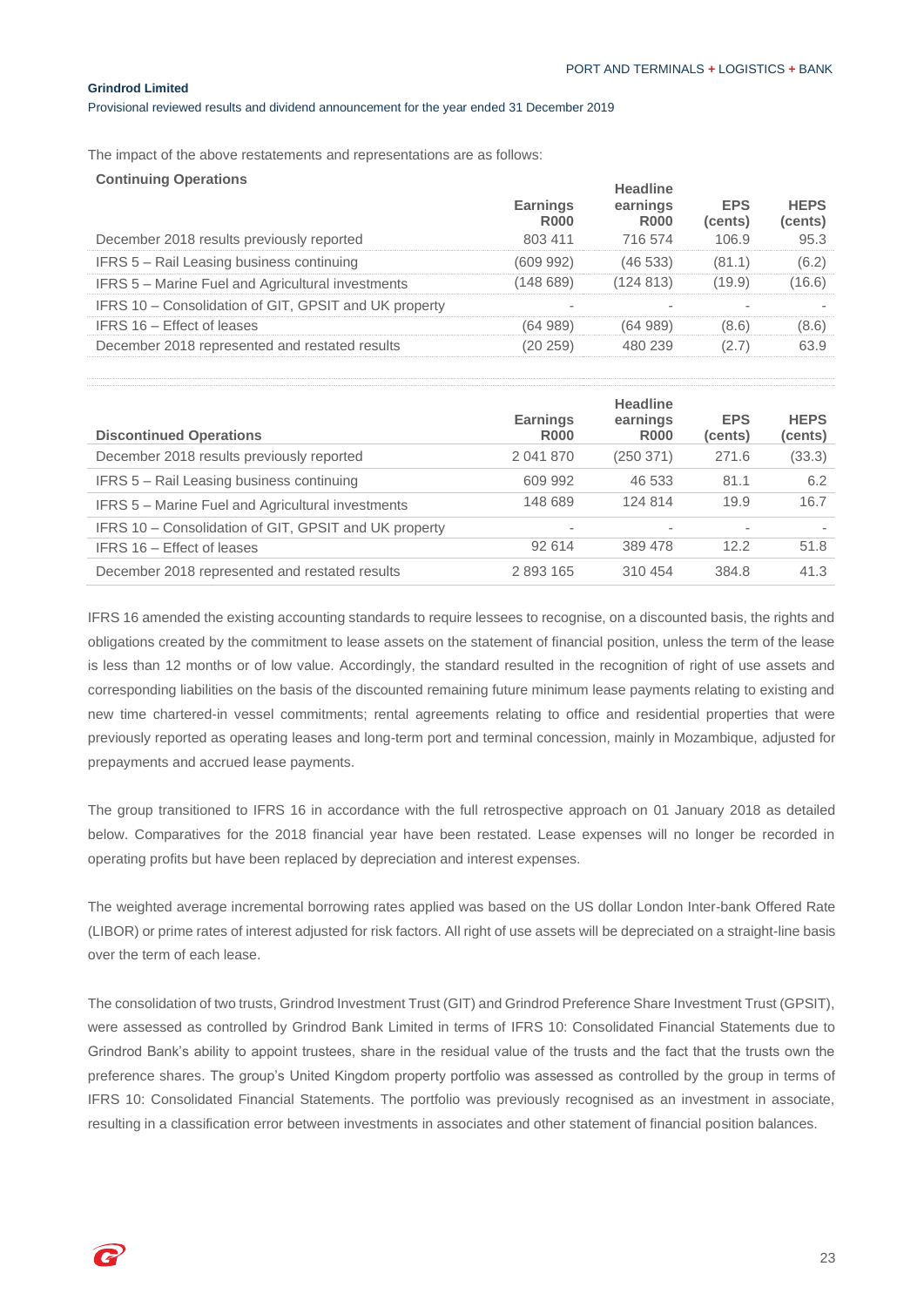P

## Provisional reviewed results and dividend announcement for the year ended 31 December 2019

The impact on the Statement of Financial Position as at 01 January 2018 (date of initial application) for IFRS 16 and the consolidation of the trusts are as follows:

|                                                                                   | <b>Previously</b><br>reported as at<br>31 December<br>2017<br><b>R000</b> | <b>Adoption</b><br>of IFRS<br>16<br><b>R000</b> | <b>Consolidation</b><br><b>R000</b> | <b>Classification</b><br><b>R000</b> | <b>Adjusted</b><br>balance at<br>01 January<br>2018<br><b>R000</b> |
|-----------------------------------------------------------------------------------|---------------------------------------------------------------------------|-------------------------------------------------|-------------------------------------|--------------------------------------|--------------------------------------------------------------------|
| Property, terminals, machinery,<br>vehicles, equipment and<br>right-of-use assets | 1 478 003                                                                 | 1 045 851                                       |                                     |                                      | 2 523 854                                                          |
| Intangible assets                                                                 | 710 909                                                                   | $\bar{ }$                                       | $\overline{\phantom{a}}$            | $\overline{\phantom{a}}$             | 710 909                                                            |
| Investment in joint ventures<br>and associates                                    | 3 320 450                                                                 | (105318)                                        |                                     | L,                                   | 3 215 132                                                          |
| Other investments                                                                 | 2 389 218                                                                 | $\frac{1}{2}$                                   | L,                                  | $\overline{\phantom{a}}$             | 2 389 218                                                          |
| Preference shares to<br>Bank customers - linked to<br>participatory contributions |                                                                           |                                                 | 1 335 473                           |                                      | 1 335 473                                                          |
| Loans and advances - non current                                                  |                                                                           | $\overline{\phantom{a}}$                        |                                     | 4 041 022                            | 4 041 022                                                          |
| Deferred taxation                                                                 | 59 313                                                                    | ä,                                              | $\overline{\phantom{a}}$            | $\overline{\phantom{a}}$             | 59 313                                                             |
| <b>Total non-current assets</b>                                                   | 7 957 893                                                                 | 940 533                                         | 1 335 473                           | 4 041 022                            | 14 274 921                                                         |
| Loans and advances - current                                                      | 7 149 198                                                                 | L,                                              |                                     | (4041022)                            | 3 108 176                                                          |
| Liquid assets and short-term<br>negotiable assets                                 | 1763875                                                                   |                                                 | (33 491)                            | $\bar{ }$                            | 1730384                                                            |
| Trade and other receivables                                                       | 2 466 331                                                                 |                                                 | (1715)                              | $\overline{\phantom{a}}$             | 2 464 616                                                          |
| Bank and cash                                                                     | 8 970 274                                                                 | ä,                                              | 7859                                | $\overline{\phantom{a}}$             | 8 978 133                                                          |
| Non-current assets held for sale                                                  | 6 641 399                                                                 | 1803984                                         |                                     | $\overline{\phantom{a}}$             | 8 445 383                                                          |
| <b>Total assets</b>                                                               | 34 948 970                                                                | 2744517                                         | 1 308 126                           | $\overline{\phantom{0}}$             | 39 001 613                                                         |
| Shareholders' equity                                                              | (14 152 823)                                                              | 197 588                                         | $\overline{\phantom{0}}$            | $\overline{\phantom{a}}$             | 13 955 235                                                         |
| Non-controlling interests                                                         | (44659)                                                                   | 5 5 6 5                                         | L.                                  | $\overline{\phantom{a}}$             | 39 094                                                             |
| <b>Total equity</b>                                                               | (14 197 482)                                                              | 203 153                                         | $\overline{a}$                      | $\blacksquare$                       | (13994329)                                                         |
| Interest-bearing borrowings                                                       | (295 429)                                                                 | (828 412)                                       | ÷,                                  |                                      | (1123841)                                                          |
| <b>Financial Services funding</b><br>instruments                                  | (720137)                                                                  |                                                 | 489 477                             |                                      | (230660)                                                           |
| Deferred taxation                                                                 | (244655)                                                                  | 3786                                            | $\overline{\phantom{0}}$            |                                      | (240 869)                                                          |
| Deposits from Bank customers -<br>non current                                     |                                                                           |                                                 |                                     | (78 297)                             | (78 297)                                                           |
| Participatory contributions                                                       |                                                                           |                                                 | (1891459)                           |                                      | (1891459)                                                          |
| Other non-current liabilities                                                     | (66 199)                                                                  |                                                 |                                     |                                      | (66 199)                                                           |
| <b>Total non-current liabilities</b>                                              | (1326420)                                                                 | (824626)                                        | (1401982)                           | (78 297)                             | (3631325)                                                          |
| Deposits from Bank customers                                                      | (14640363)                                                                |                                                 |                                     | 78 297                               | (14562066)                                                         |
| Current interest-bearing<br>borrowings                                            | (349881)                                                                  | (234 408)                                       |                                     | ÷                                    | (584 289)                                                          |
| <b>Financial Services funding</b><br>instruments                                  | (738953)                                                                  |                                                 | 100 000                             | $\overline{\phantom{0}}$             | (638953)                                                           |
| <b>Other liabilities</b>                                                          | (1300360)                                                                 | 8 0 6 5                                         | (6144)                              | $\overline{\phantom{a}}$             | (1298439)                                                          |
| Non-current liabilities associated<br>with assets held for sale                   | (2395511)                                                                 | (1896701)                                       |                                     |                                      | (4292212)                                                          |
| <b>Total equity and liabilities</b>                                               | (34 948 970) (2 744 517)                                                  |                                                 | (1308126)                           | $\blacksquare$                       | (39001613)                                                         |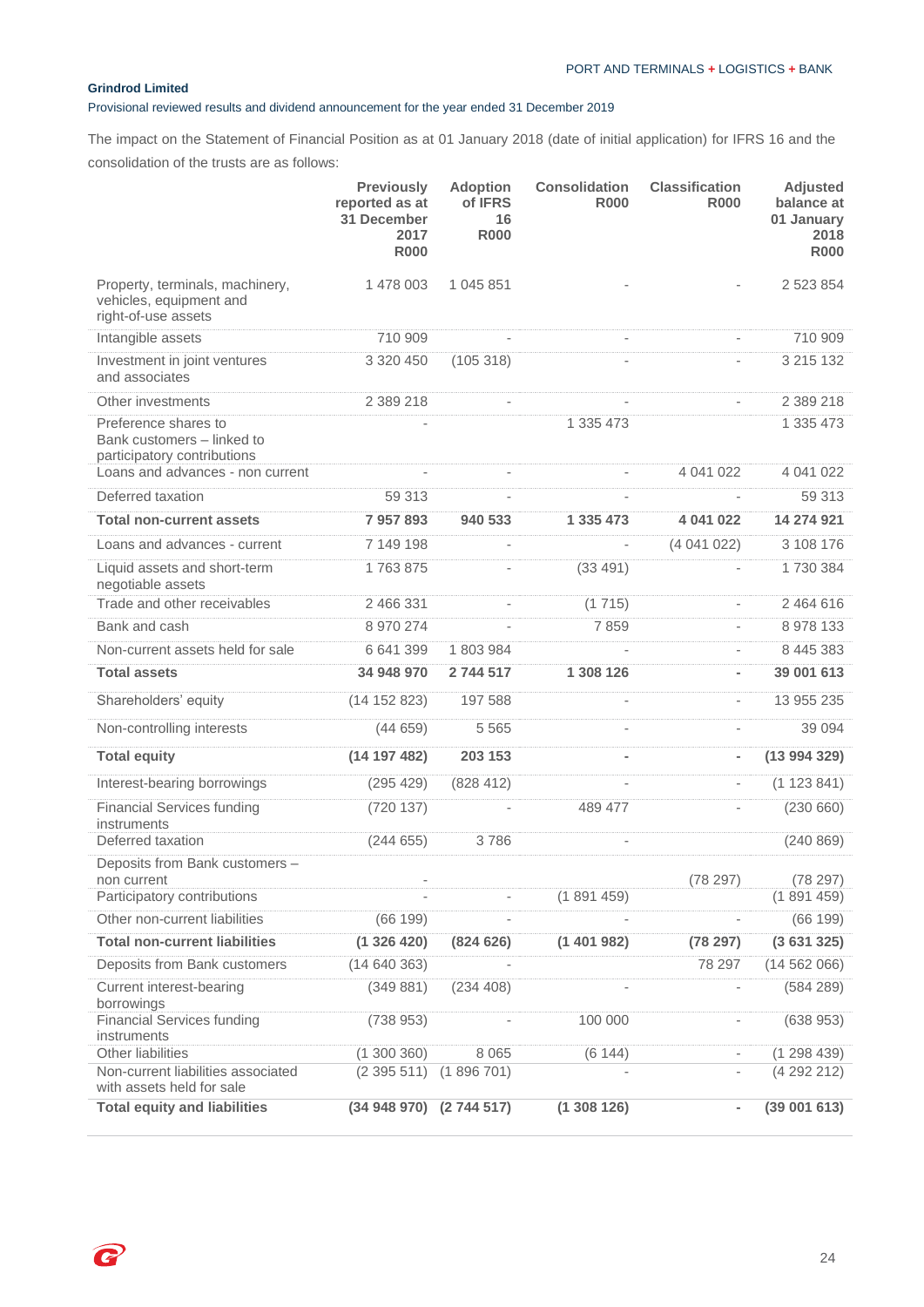Provisional reviewed results and dividend announcement for the year ended 31 December 2019

|                                                           | <b>Previously</b><br>reported as at<br>31 December<br>2017<br><b>R000</b> | <b>Adoption</b><br>of IFRS<br>16<br><b>R000</b> | <b>Consolidation</b><br><b>R000</b> | <b>Classification</b><br><b>R000</b> | <b>Adjusted</b><br>balance at<br>01 January<br>2018<br><b>R000</b> |
|-----------------------------------------------------------|---------------------------------------------------------------------------|-------------------------------------------------|-------------------------------------|--------------------------------------|--------------------------------------------------------------------|
| Impact on 2018 cash flow statement                        |                                                                           |                                                 |                                     |                                      |                                                                    |
| <b>Cash flow statement:</b>                               |                                                                           |                                                 |                                     |                                      |                                                                    |
| Net cash flows from<br>operating activities               | (6081518)                                                                 | 573 592                                         | (12 215)                            | $\overline{\phantom{a}}$             | (5 520 141)                                                        |
| Net cash flows from<br>investing activities               | (448 564)                                                                 | $\overline{\phantom{a}}$                        | 547 765                             |                                      | 99 201                                                             |
| Net cash flows from<br>financing activities               | 197 558                                                                   | (573592)                                        | (283 420)                           | ٠                                    | (659 454)                                                          |
| Net increase / (decrease) in<br>cash and cash equivalents | (6 332 524)                                                               | ۰                                               | 252 129                             | $\overline{\phantom{a}}$             | (6 080 395)                                                        |

These condensed consolidated financial statements have been prepared under the supervision of XF Mbambo, CA (SA) and were approved by the board of directors on 03 March 2020, on the recommendation of the audit committee.

### **Accounting policies**

The accounting policies adopted, and methods of computation used in the preparation of the reviewed provisional consolidated financial statements are in terms of IFRS and are consistent with those of the annual financial statements for the year ended 31 December 2018, except for the implementation of IFRS 16 Leases as detailed above. Non-trading items are items that are usually capital in nature or not of an operational nature and are guided by the normal operations of the company. In most cases non-trading items are those items excluded in accordance with the South African Institute of Chartered Accountants (SAICA) Circular 1/2019.

#### **Review conclusion**

These condensed consolidated financial statements for the year ended 31 December 2019 have been reviewed by Deloitte & Touche, who issued an unmodified review conclusion report thereon. The copies of the reviewer's report on the reviewed condensed consolidated financial statements are available for inspection at the company's registered office, together with the condensed consolidated financial statements identified in the reviewer's report.

Deloitte & Touche has not reviewed or audited future financial performance and expectations expressed by the directors included in the commentary in the condensed consolidated financial statements and accordingly do not issue a review conclusion or express an opinion thereon. The reviewer's report does not necessarily report on all of the information contained in the condensed consolidated financial statements. Shareholders are therefore advised that in order to obtain a full understanding of the nature of the reviewer's engagement, they should obtain a copy of the reviewer's report together with the accompanying financial information from the company's registered office.

# 12. POST BALANCE SHEET EVENTS

There are no material post balance sheet events to report.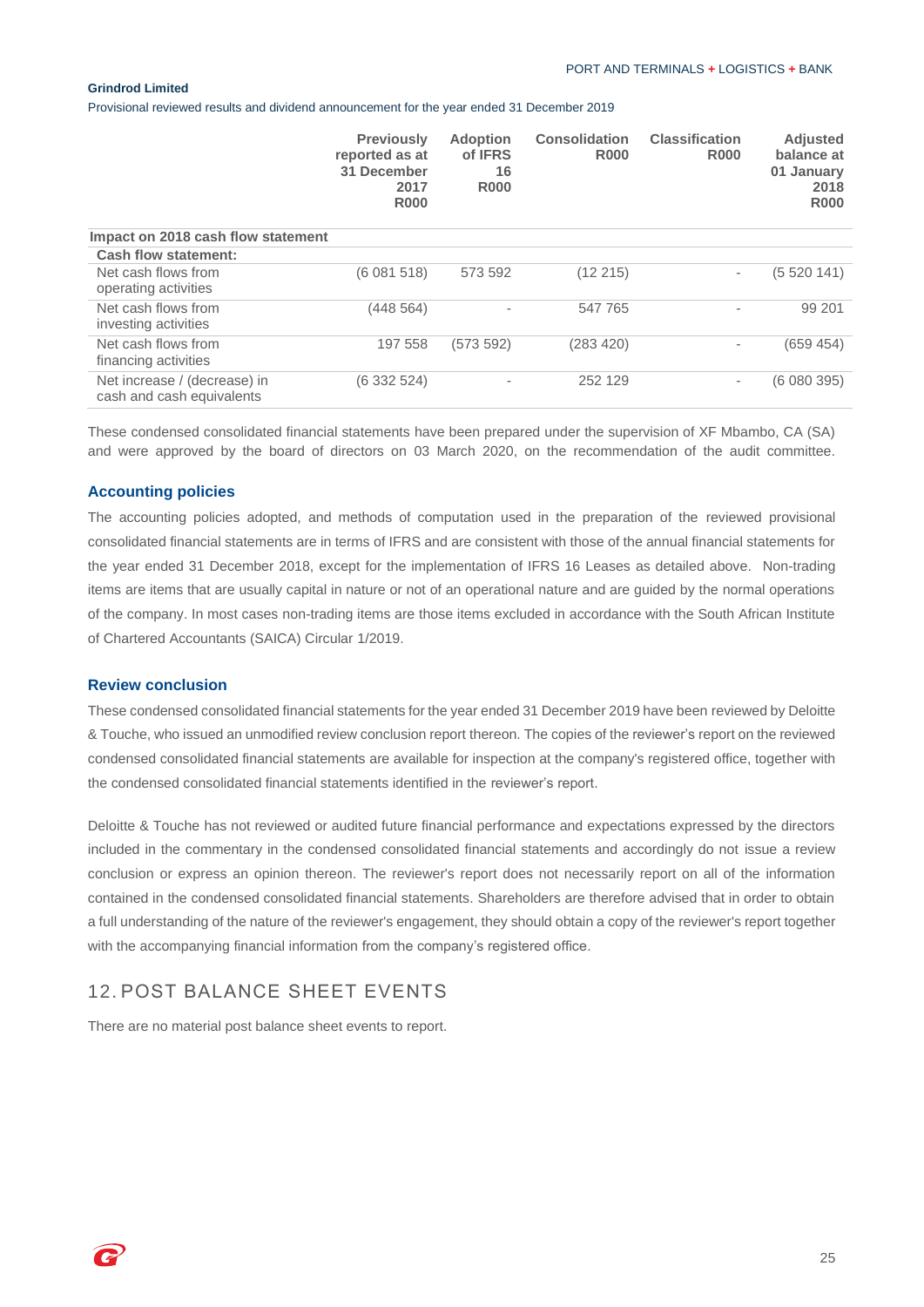Provisional reviewed results and dividend announcement for the year ended 31 December 2019

# PROSPECTS

Thanks to the concerted efforts and hard work of the board, management and employees, it was a positive year for Grindrod's continuing operations. The entire team is focused on achieving the objectives contained in the revised business strategy over the next three years. It is a great privilege to lead a team of remarkable people focused on restoring shareholder value.

| AG Waller                      | MJ Hankinson  |
|--------------------------------|---------------|
| <b>Chief Executive Officer</b> | Chairman      |
| 03 March 2020                  | 03 March 2020 |

# DECLARATION OF FINAL DIVIDEND

### **Ordinary dividend**

Notice is hereby given that a final gross dividend of 14.2 cents has been declared out of income reserves for the year ended 31 December 2019 (2018: 14.6 cents final dividend declared). The final net dividend is 11.36 cents per share for ordinary shareholders who are not exempt from dividends tax.

At the date of this announcement, there were 762 553 314 issued ordinary shares.

### **Preference dividend**

Notice is hereby given that a final gross dividend of 445.0 cents per cumulative, non-redeemable, non-participating and non-convertible preference share (2018: 446.0 cents) has been declared out of income reserves for the year ended 31 December 2019, payable to preference shareholders in accordance with the timetable below.

At the date of this announcement, there were 7 400 000 cumulative, non-redeemable, non-participating and nonconvertible preference shares in issue. The final net preference dividend is 356.0 cents per share for preference shareholders who are not exempt from dividends tax.

With respect to the preference dividend, in terms of the dividends tax effective since 22 February 2017, the following additional information is disclosed:

The local dividends tax rate is 20%; and Grindrod Limited's tax reference number is 9435/490/71/0.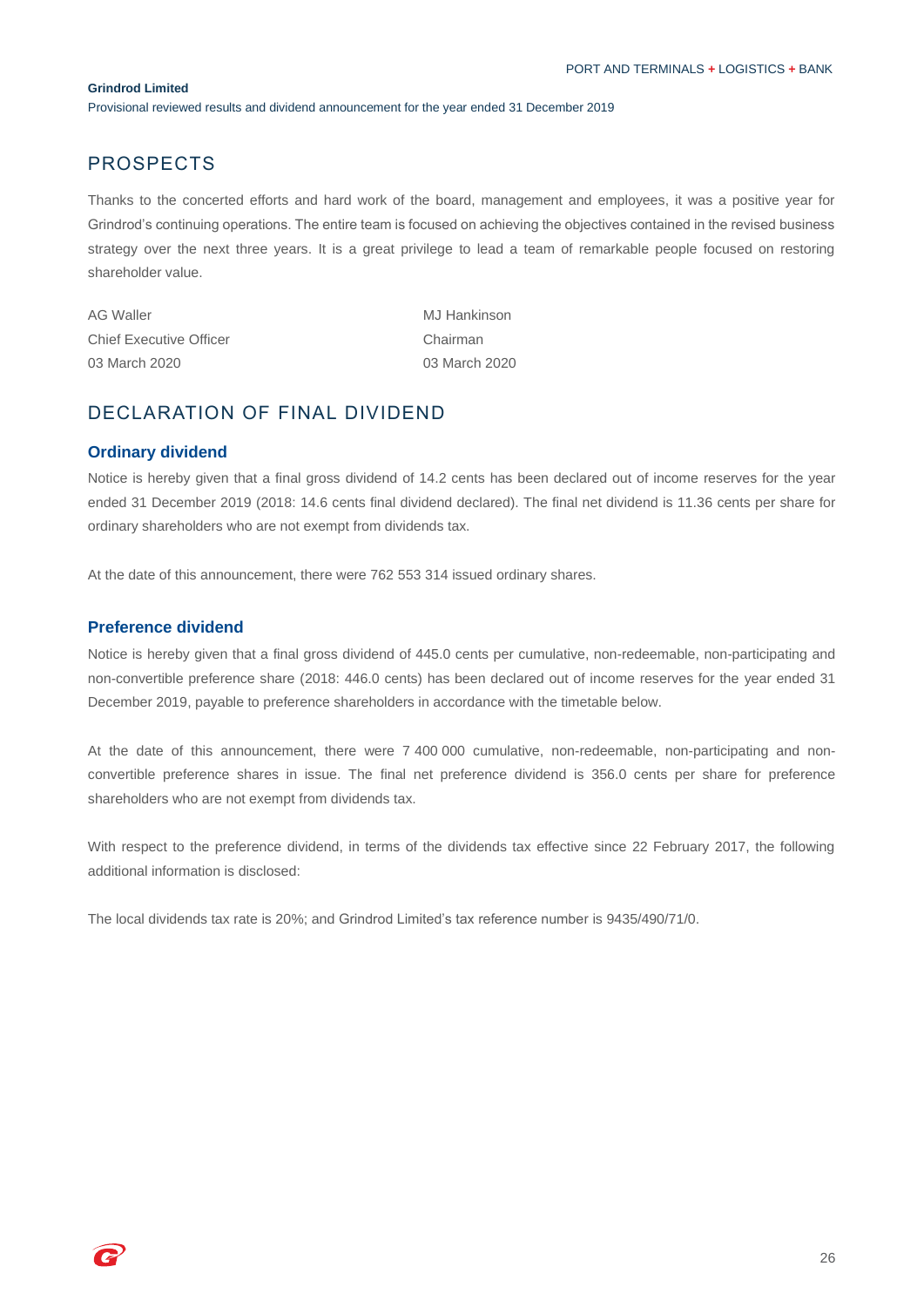Provisional reviewed results and dividend announcement for the year ended 31 December 2019

## **Preference and ordinary dividend timetable**

Declaration and finalisation date Wednesday, 04 March 2020 Last date to trade cum-dividend **Tuesday, 24 March 2020** Securities start trading ex-dividend Wednesday, 25 March 2020 Record date **Friday, 27 March 2020** Payment Date **Monday, 30 March 2020** No dematerialisation or rematerialisation of shares will be allowed for the period Wednesday, 25 March 2020 to Friday, 27 March 2020, both days inclusive.

The dividend is declared in the currency of the Republic of South Africa.

By order of the Board

Mrs CI Lewis Group Company Secretary 03 March 2020

# CORPORATE INFORMATION

### **Directors**

MJ Hankinson (chairman\*), MR Faku\*, GG Gelink\*, WJ Grindrod, B Magara\*, XF Mbambo (group financial director), DA Polkinghorne, NL Sowazi (lead independent non-executive director), PJ Uys\*, W van Wyk (alternate)\*, AG Waller (group chief executive officer) and Z Zatu\*.

\* Non-executive

### **Change in directorate and vote of thanks**

Raymond Ndlovu resigned as alternate non-executive director to Pieter Uys on 01 January 2020 following his new role as CEO of CIVH Proprietary Limited, a Remgro Limited investee. Zola Malinga resigned as non-executive director on 01 January 2020 to focus solely on Grindrod Bank. The board thanks Raymond and Zola for their dedication, contribution and commitment to the Company.

Zimkhitha Zatu and Ben Magara were appointed as independent non-executive directors on 30 January 2020. Willem van Wyk was appointed as alternate independent non-executive director to Pieter Uys on 30 January 2020 following Raymond Ndlovu's resignation. The board takes pleasure in extending a warm welcome to Zimkhitha, Ben and Willem, and look forward to their valuable contribution.

## **Registered office**

Grindrod Mews 106 Margaret Mncadi Avenue, Durban, 4001 PO Box 1 Durban, 4000 South Africa